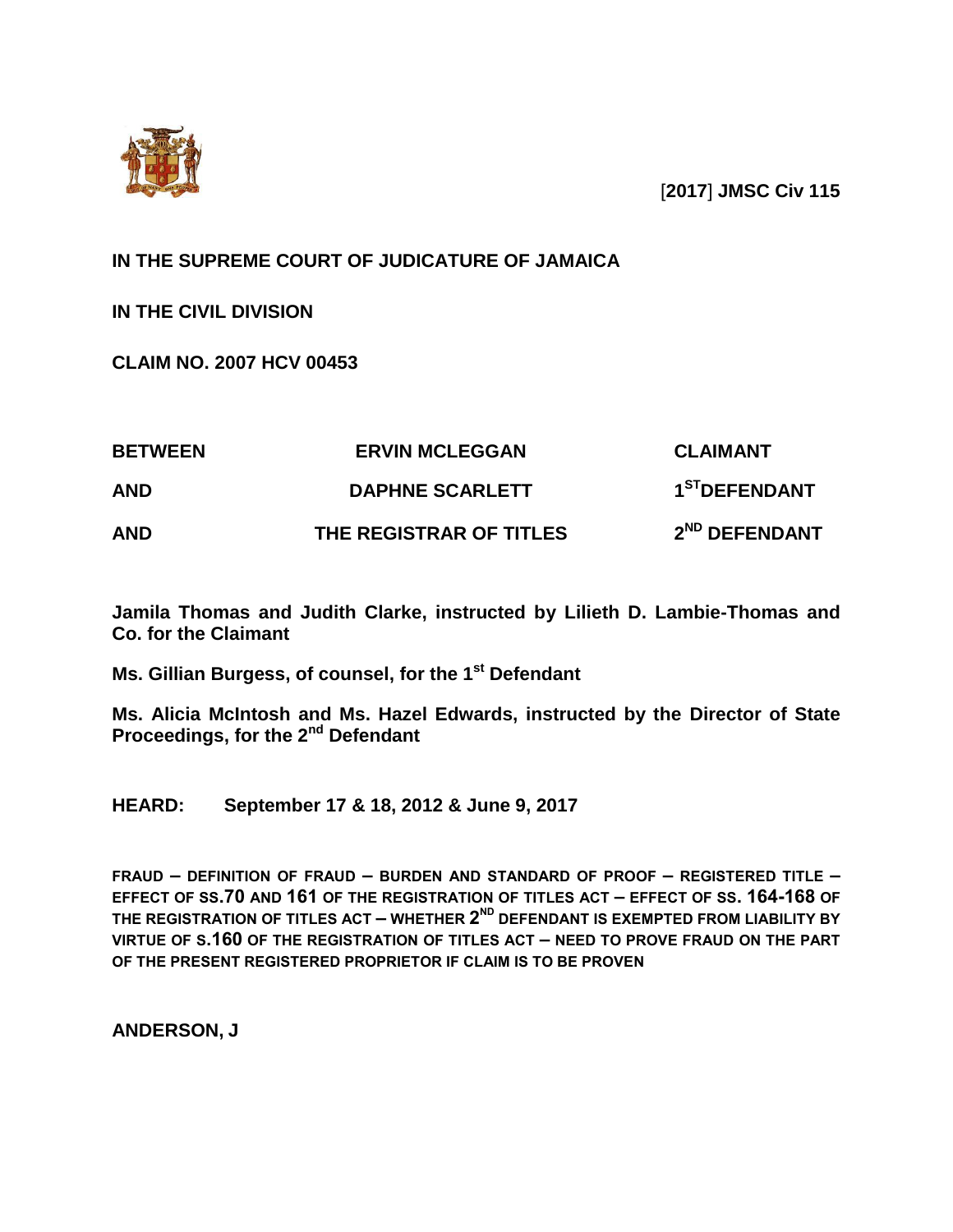# **THE BACKGROUND AND UNDISPUTED FACTS**

- **[1]** The subject property (hereinafter referred to as 'the property') is all that parcel of land being the lot numbered 208, part of Beverly Hills, formerly part of Tankerville Pen in the parish of St. Andrew, formerly registered at Volume 963 Folio 231 and now registered at Volume 1260 Folio 574.
- **[2]** The 1<sup>st</sup> defendant is registered on the said certificate of title as the present proprietor thereof by virtue of a transfer, number 770820, registered on the  $2^{nd}$ date of July 1993.
- **[3]** Between 1991 and 1992 the claimant Ervin McLeggan purchased the said land and the property was duly transferred to him.
- **[4]** Having obtained the duplicate certificate of title for the said property, the claimant migrated to the United States of America.
- **[5]** After obtaining the duplicate certificate of title for the said property, the claimant left it in a safety deposit box in a commercial bank in Jamaica and migrated to the United States of America.
- **[6]** The claimant continued to pay taxes for the property while he was residing in the United States of America by sending money to his sister and his sister-in-law to pay the taxes. The claimant exhibited the property tax receipts for the years 1993-2002.
- **[7]** The claimant has also sent monies to his sister for her to pay someone to bush the subject property and subsequently sent monies to his sister-in-law to have her brother bush the property. This is corroborated by the witness statements of Beverly Chatterpaul and Delroy Chatterpaul dated October 11, 2009, both of which were admitted as their evidence-in-chief at trial.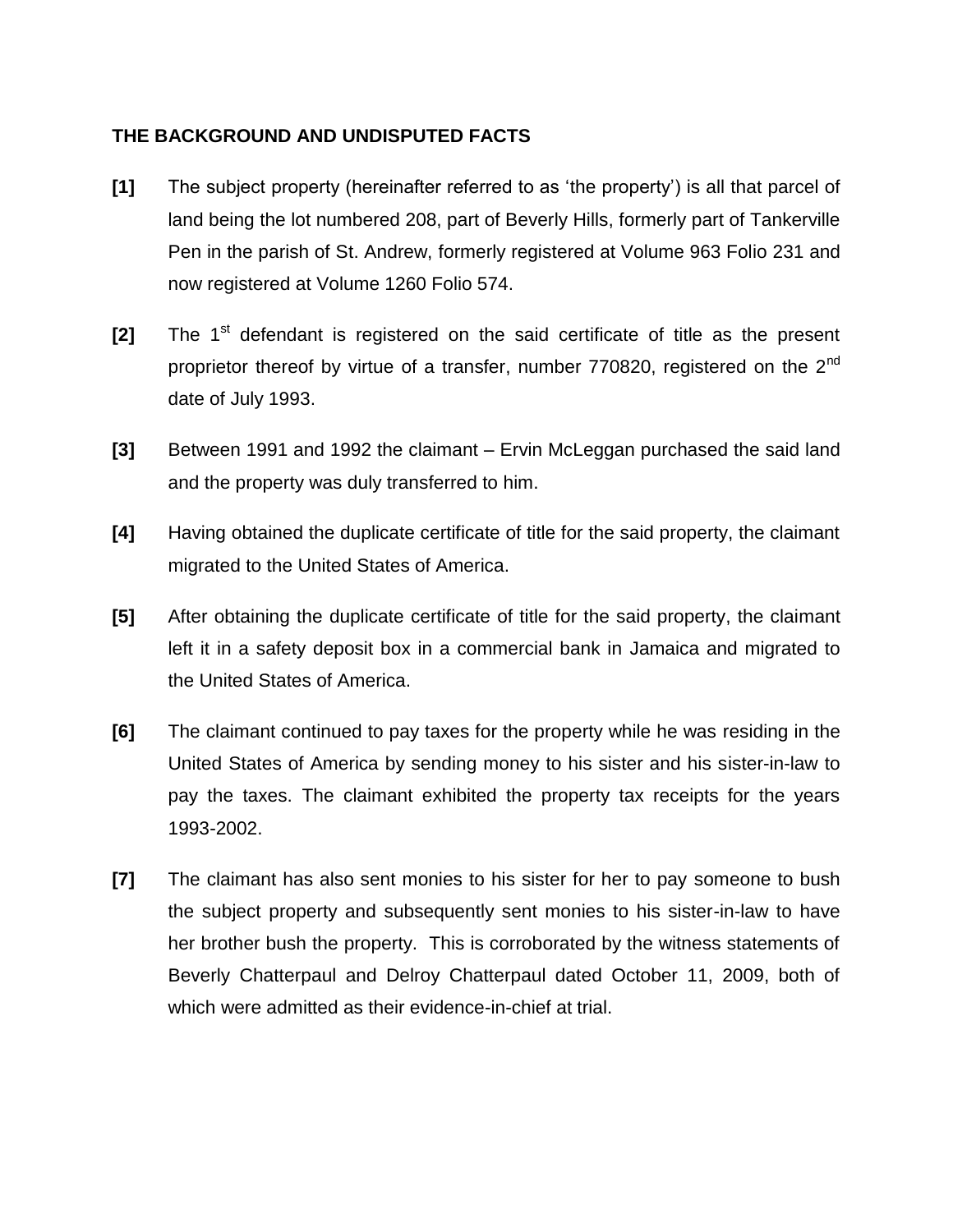- **[8]** In or about 2002, while on a visit to Jamaica, the claimant went to the property and observed that a 'for sale' sign had been posted thereon by Island Homes Limited, who are real estate dealers.
- **[9]** Thereupon the claimant made enquires at Island Homes Limited about the said notice and was advised by persons there, that the defendant was the registered owner of the land.
- **[10]** The claimant had, after that was brought to his attention, made enquires at the Office of Titles and then discovered that another title had been issued for the property and that there existed an instrument of transfer (no. 770820) registered on July 2, 1993 reflecting that the claimant had purportedly transferred the property to the 1<sup>st</sup> defendant.
- **[11]** The claimant though, had not in fact, transferred the property, to the 1st defendant. Instead, what had happened, was that a person who had purported to be the claimant, had in fact, forged the claimant's signature on the documents related to the transfer of the property to the defendant and had, at all material times, purported that he was the claimant.
- **[12]** The transfer of the property to the 1<sup>st</sup> defendant was registered on the title to the property, on July 2, 1993. The 1<sup>st</sup> defendant has been in 'possession' of the property since July, 1993 and has had the property bushed on several occasions. In addition, she has paid property taxes for the property, since 2003.

## **The significant disputed facts**

**[13]** Whilst there were perhaps, other disputed facts, those were all pertaining to the most significant disputed facts of all. Those significant disputed facts solely pertain to whether or not the defendants, either separately or collectively, acted fraudulently, in having caused or facilitated the  $1<sup>st</sup>$  defendant to be registered as the holder of the fee simple estate for the property, or in other words, to be registered as the owner of the property.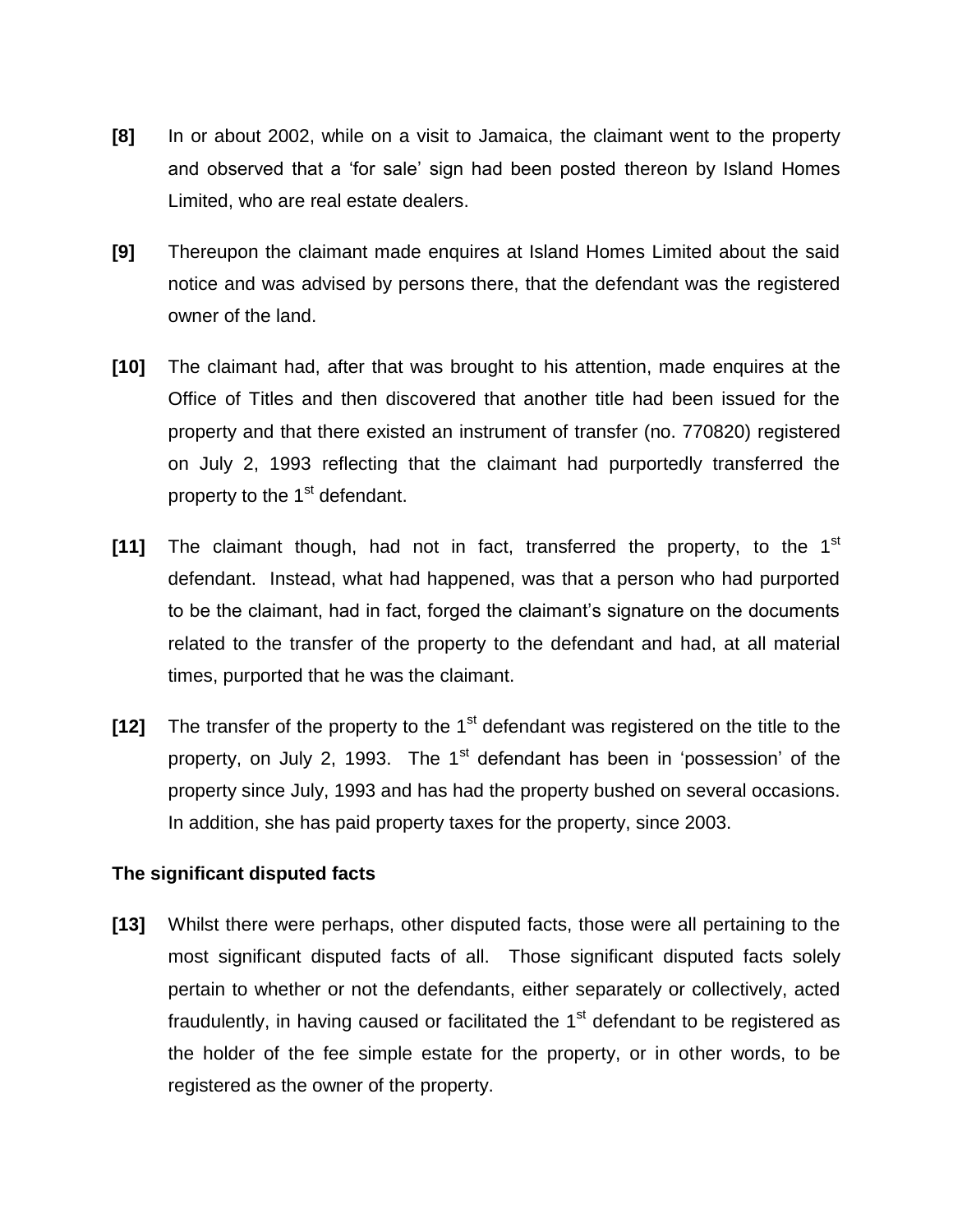#### **The claimant's allegations as per his statement of case**

**[14]** In 2007 this claim was commenced against the 1<sup>st</sup> defendant seeking a declaration to the effect that the court should find that the claimant was the original and legal and beneficial owner of the property and that he is entitled to possession of the property and by extension, that he is the legal owner of the duplicate certificate of title which had been issued by the Registrar of Titles. In 2009, amendments were made to the claim form, adding the  $2^{nd}$  defendant as a party to the claim and alleging fraud against both defendants, with that alleged fraud, touching on and concerning the transfer of title to the claimant, by the person who had posed as and thus, purported to be, the claimant.

## **The law as regards the particularization of an allegation of fraud and how the term 'fraud' as used in the Registration of Titles Act is defined**

- **[15]** The particulars of the fraud alleged, are very important. The importance of same, is addressed, further on in these reasons.
- **[16]** As regards the need to particularize allegations of fraud in a party's statement of case, in circumstances wherein that party is alleging fraud, see the judgment of Harris, JA in Supr. Ct. Civ. Appeal No. 31 of 2007 – **Harley Corporation Guarantee Investment Company Limited et al** and Supr. Ct. Civ. App. No. 44 of 2007 – **RBTT Bank Jamaica Limited and Estate Rudolph Daley and ors.**, the neutral citation for those consolidated appeals, being: [2010] JMCA Civ. 46, especially at paragraphs 53-58.
- **[17]** At paragraph 58, the Court of Appeal, by virtue of its judgment in that case did accept that fraud may be inferred from the acts or conduct of a defendant, even if the allegation of fraud, has not been expressly, 'pleaded,' or in other words, set out in that party's statement of case. The case – **Eldemire v Honiball** – [1990] 27 PC 5 of 1990, is cited by the Court of Appeal, in that judgment, in support of that proposition.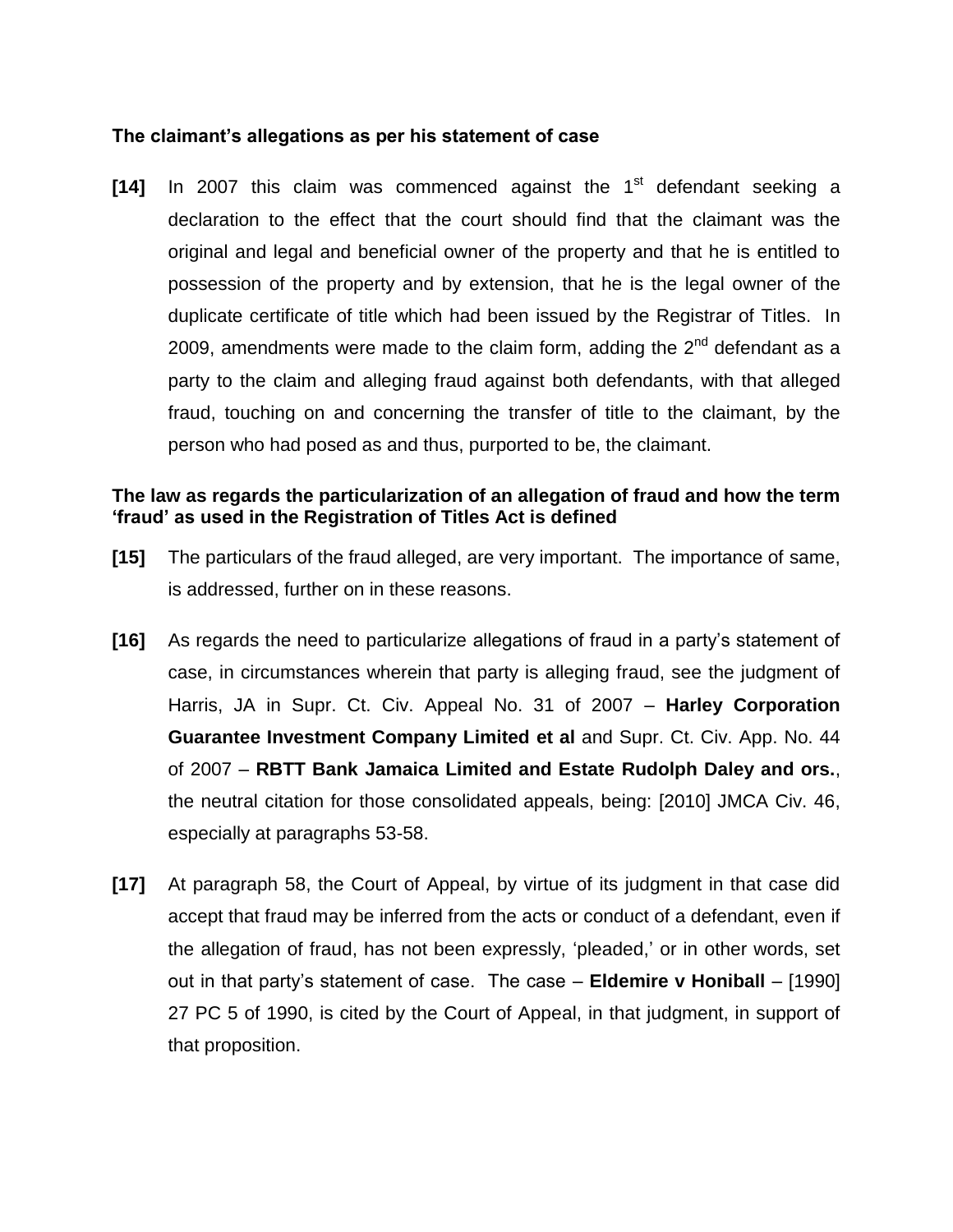- **[18]** The Court of Appeal, in that judgment, at paragraph 57, stated that in order to raise fraud, the pleadings must disclose averments of fraud or the facts or conduct alleged must be consistent with fraud. Also in that paragraph, the following statement is made: *'Not only should the requisite allegations be made but there ought to be adequate evidentiary material to establish that the interest of a defendant which a claimant seeks to defeat was created by actual fraud.'* This court has, for the purposes of this claim, adopted and applied these principles.
- **[19]** At paragraphs 52 & 51 of its judgment in that case, the Court of Appeal stated as follows:

*'52 The true test of fraud within the context of the Act means actual fraud, dishonesty of some kind and not equitable or constructive fraud. This test has been laid down in Waimiha Sawmilling Company Limited v Waione Timber Company Limited – [1926] AC 101 by Salmon LJ, when at page 106 he stated: 'Now fraud clearly implies some act of dishonesty. Lord Lindley in Assets Company v Mere Roihi (2) states that: 'Fraud in these actions' (i.e, actions seeking to affect a registered title) 'means actual fraud, dishonesty of some sort, not what is called constructive or equitable fraud – an unfortunate expression and one very apt to mislead but often used, for want of a better term, to denote transactions having consequences in equity similar to those which flow from fraud.'*

*'51 As earlier indicated, sections 70 & 71 of the Registration of Titles Act, confer on a proprietor registration of an interest in land, an unassailable interest in that land which can only be set aside in circumstances of fraud. In Fels v Knowles – [1906] 26 NZLR 604 the New Zealand Court of Appeal in construing statutory provisions which are similar to sections 70 & 71 said at page 620: 'The cardinal principle of the statute is that the register is everything, and that except in cases of actual fraud on the part of the person dealing with the registered proprietor, such person upon registration of the title under which he takes from the registered proprietor has an indefeasible title against all the world. Nothing can be registered the registration of which is not expressly authorized by the statute.'*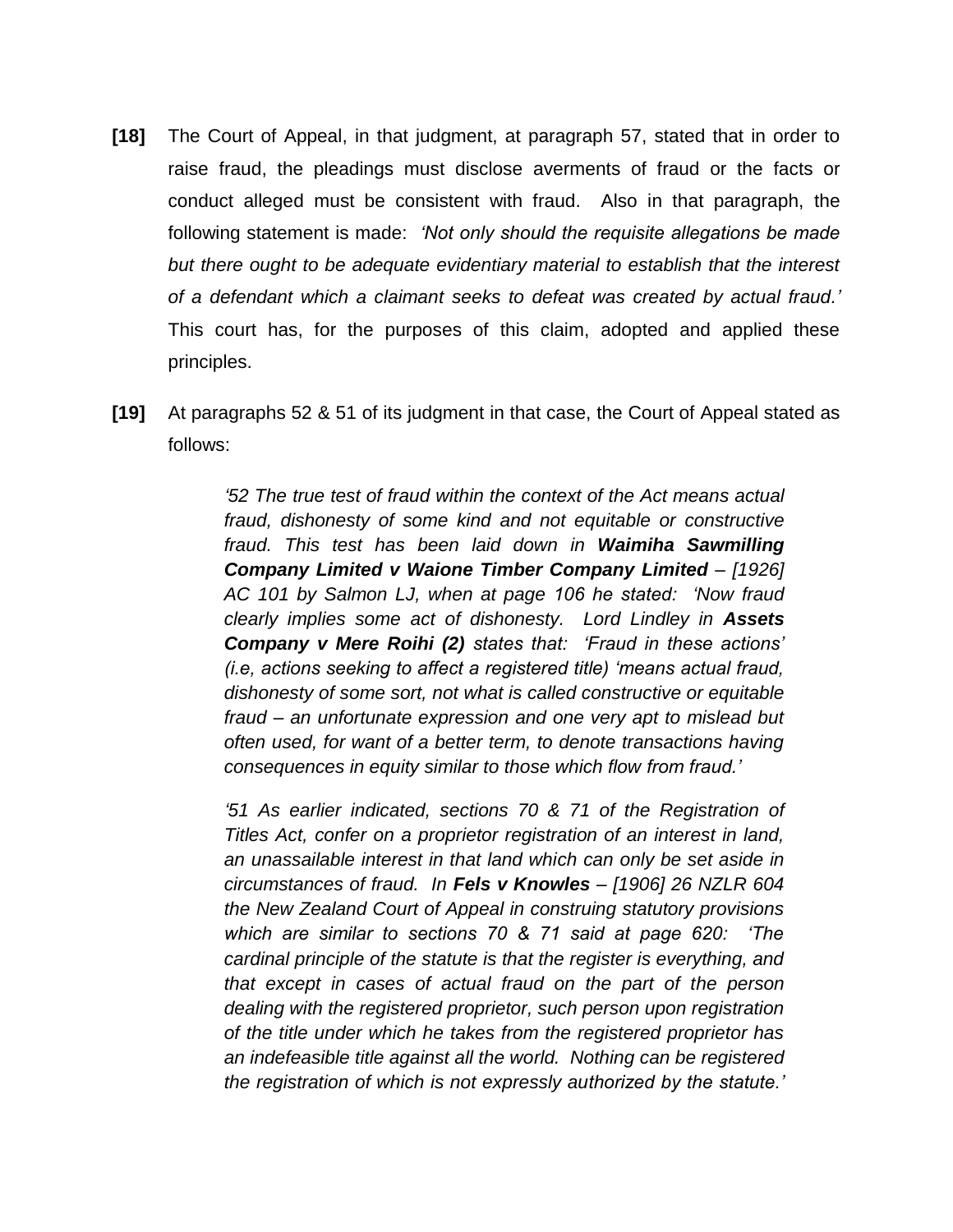*('By statute' would be more correct). 'Everything which can be registered gives, in the absence of fraud, an indefeasible title to the estate or interest or in the cases in which registration of a right is authorized, as in the case of easements or incorporeal rights, to the right registered.'*

**[20]** It is thus worthwhile at this stage of these reasons for judgment, to refer in more detail, to the definition of fraud as set out in the Privy Council's judgment in **Assets Company v Mere Roihi and ors.** – [1905] UKPC 11. At pages 27 & 28 of that judgment, Lord Lindley, on behalf of the court, stated as follows:

> *'Passing now to the question of fraud, their Lordships are unable to agree with the Court of Appeal. Sections 46, 119, 129 and 130 of the Land Transfer Act, 1870 and the corresponding sections of the Act of 1885 (viz sections 55, 56, 189 and 190) appear to their Lordships to show that by fraud in these Acts is meant actual fraud, i.e dishonesty of some sort; not what is called constructive or equitable fraud, an unfortunate expression and one very apt to mislead, but often used, for want of a better term, to denote transactions having consequences in equity similar to those which flow from fraud. Further, it appears to their Lordships that the fraud which must be proved in order to invalidate the title of a registered purchaser for value, whether he buys from a prior registered owner or from a person claiming under a title certified under the Native Land Acts, must be brought home to the person whose registered title is impeached or to his agents. Fraud by persons from whom he claims does not affect him unless knowledge of it is brought home to him or his agents. The mere fact that he might have found out fraud if he had been more vigilant and had made further inquires which he omitted to make does not of itself prove fraud on his part. But if it be shown that his suspicions were aroused and that he abstained from making inquires for fear of learning the truth, the case is very different and fraud may properly be ascribed to him. A person who presents for registration a document which is forged or has been fraudulently or improperly obtained is not guilty of fraud if he honestly believes it to be a genuine document which can be properly acted upon.*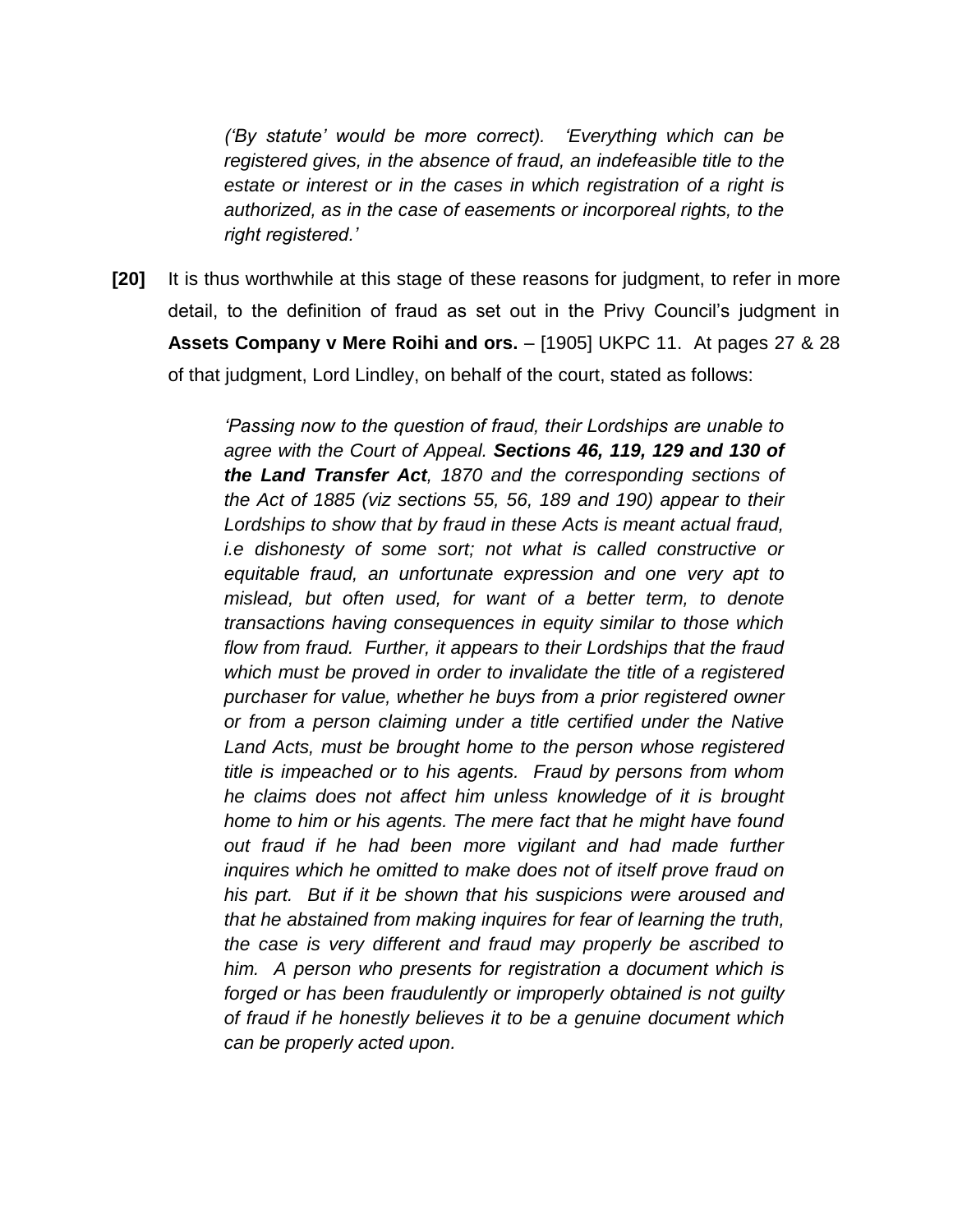In dealing with Colonial Titles depending on the system of *registration which they have adopted, it is most important that the foregoing principles should be borne in mind, for if they are lost sight of that system will be rendered unworkable. Their Lordships are keenly alive to the necessity of vigilance to protect natives against unfair and oppressive dealings on the part of Europeans but on the other hand it is equally important not to disturb registered titles of bona fide purchasers, especially when accompanied by long possession and large outlays.'*

See also: **Honiball and anor. v Alele** – [1993] 43 WIR 314, esp. at pp. 320-324. This court has, in these reasons for judgment applied the legal principles as quoted immediately above.

**[21]** What then, are the particulars of fraud alleged against the defendants? Those particulars have been separately set out in the claimant's amended particulars of claim, which was filed on October 16, 2009 and are set out, verbatim, below:

> *'10. The said purported transfer from the claimant to the defendant has been obtained by fraud.*

## *Particulars of fraud of the 1st defendant*

- *(i) Falsely representing that the claimant had entered into an agreement for sale to sell the land to her.*
- *(ii) Falsely representing that the signature on Transfer numbered 770820 was that of the Registered Proprietor, the claimant, Ervin McLeggan.*
- *(iii) Falsely representing that the claimant had sold the land to her.*
- *(iv)Fraudulently securing the transfer of land to herself.*

*11. The claimant has never applied to the Registrar of Titles for a replacement of the original duplicate certificate of title registered at Volume 963 Folio 231 for the said property.*

*12. The claimant therefore avers that the cancellation of the said duplicate certificate of title registered at Volume 963 Folio 231 and issue of the certificate of title registered at Volume 1260 Folio 574*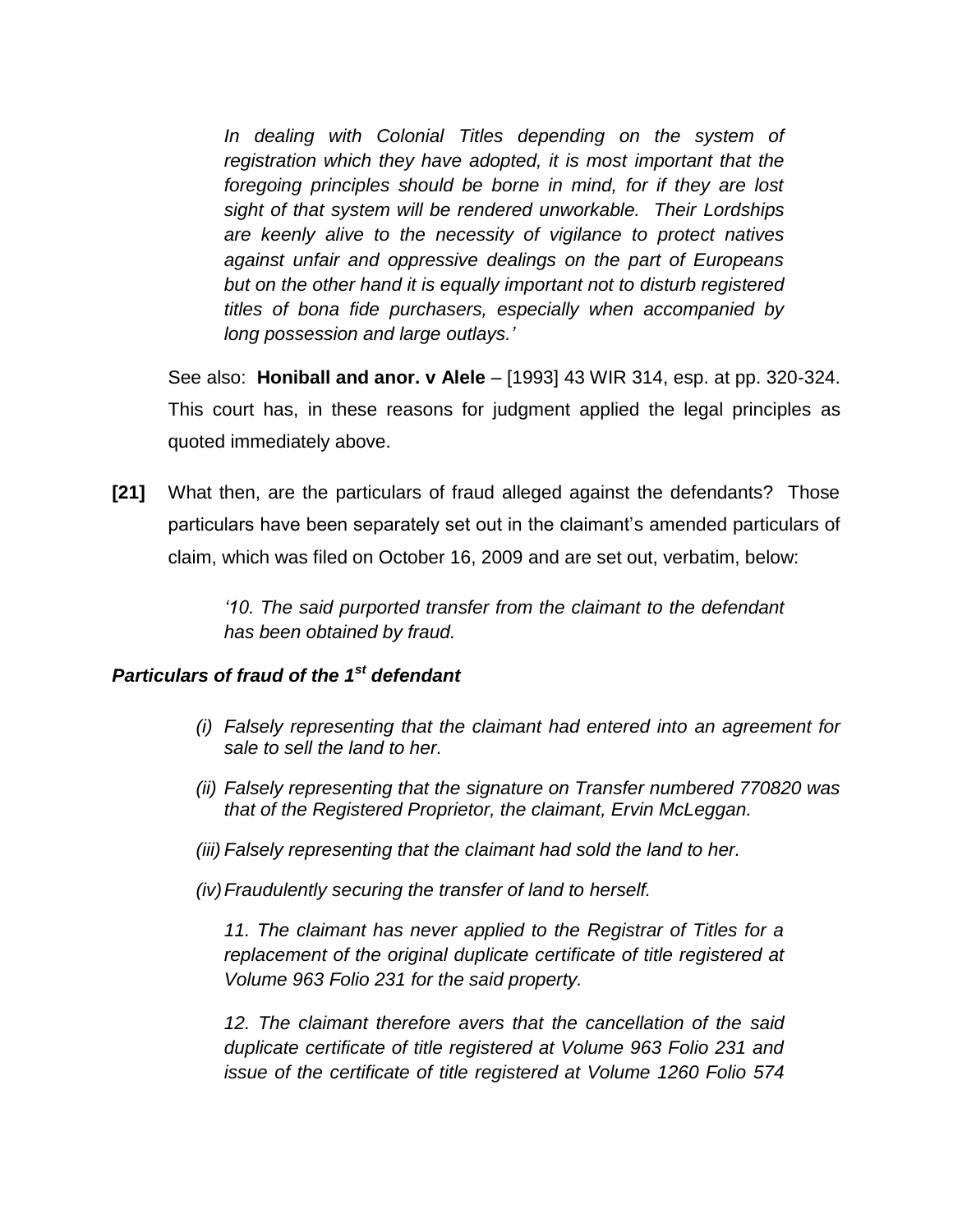*was as a result of fraud on the part of the 1st defendant and 2nd defendant and/or persons acting on behalf of the 2nd defendant.*

## *Particulars of fraud*

- *(i) Fraudulently cancelling the certificate of title registered at Volume 963 Folio 231 without any application being made by the claimant for same to be cancelled and without any legal authority so to do.*
- *(ii) Fraudulently issuing the certificate of title registered at Volume 1260 Folio 574.*
- *(iii) Fraudulently securing the cancellation of title registered at Volume 963 Folio 231 and issue of certificate of title registered at Volume 1260 Folio 574.'*

# **The reliefs being sought by the claimant**

- **[22]** Founded upon those allegations as specifically set out in his amended statement of claim and above-quoted, the claimant has sought, as the primary reliefs for this claim, the following:
	- (i) A declaration that he is the legal and beneficial owner of property now registered at Volume 1260 Folio 574 of the Register Book of Titles.
	- (ii) A declaration that the registration of transfer No. 770820 registered on July 2, 1993 in the name of the defendant on the said certificate of title was fraudulently procured is therefore invalid and unenforceable.
	- (iii) An order that the Registrar of Titles forthwith cancels the said transfer.
	- (iv)A declaration that the claimant is entitled to possession of the said land.

# **The disputed allegations made by the 1st defendant as per her statement of case**

**[23]** The 1<sup>st</sup> defendant's statement of case made two (2) allegations which were, at all times, vigorously disputed by the claimant. At this time though, based on the 1<sup>st</sup> defendant's evidence given at trial, those are allegations which the 1<sup>st</sup> defendant has clearly resiled from, or at the very least, led no evidence in support of.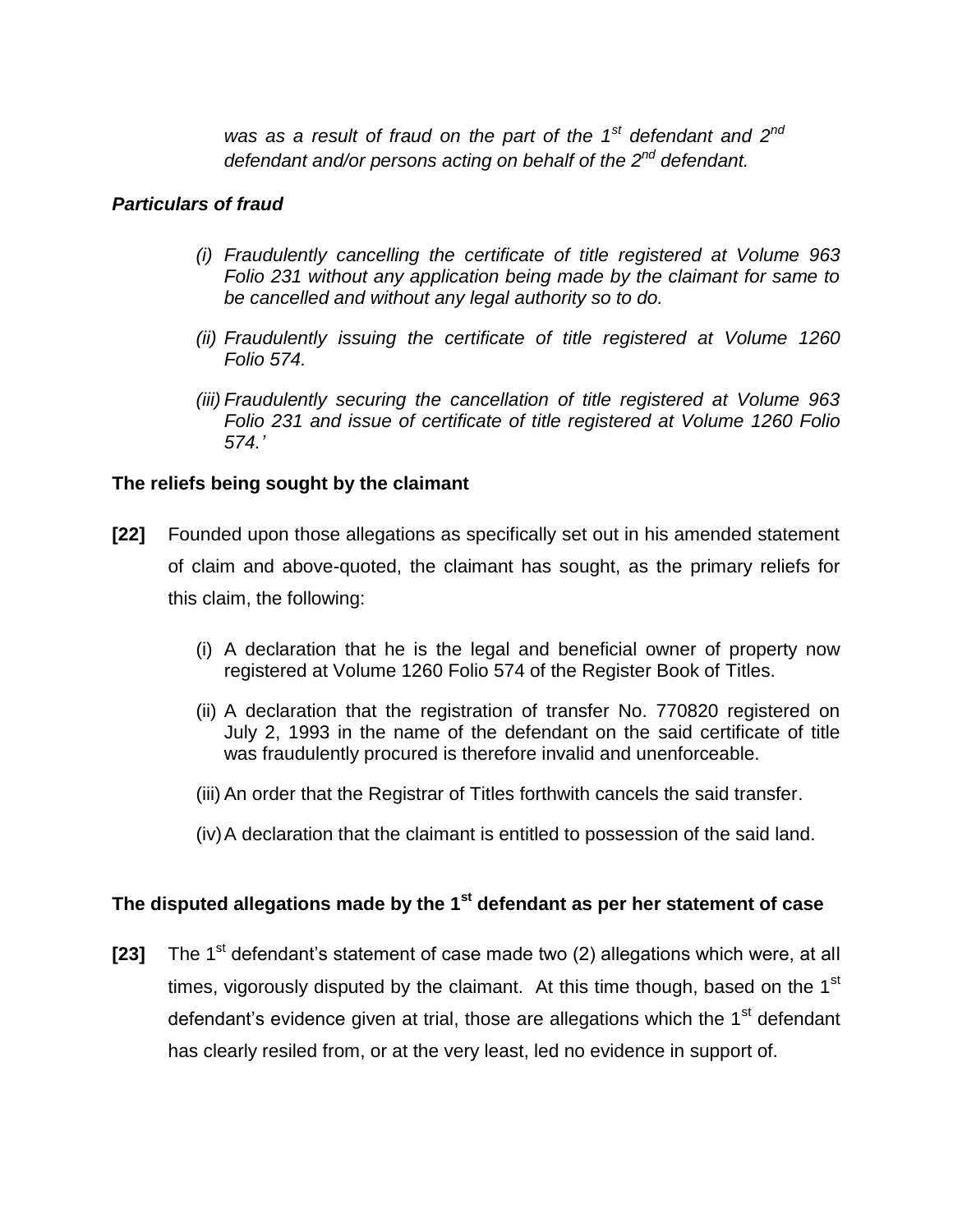- **[24]** That is firstly, the allegation that the claimant or his agent, apparent or implied, had, just as had the  $1<sup>st</sup>$  defendant, on June 30, 1993, signed the sale agreement pertaining to the property.
- **[25]** Secondly, there is the allegation made in the 1<sup>st</sup> defendant's defence, that the claimant or his agent, apparent or implied, had, just as had the  $1<sup>st</sup>$  defendant. signed the instrument of transfer with respect to the property.
- [26] The 1<sup>st</sup> defendant's evidence at the trial during cross-examination, when she was specifically asked the question as to whether the person named as claimant and who had, by then, already completed his testimony, but who had also been in court throughout the entirety of the trial, had been the one who signed the instrument of transfer, in her presence, the 1<sup>st</sup> defendant' reply was: 'No.'
- **[27]** No evidence was led by the 1<sup>st</sup> defendant in support of her assertion that the claimant had signed the agreement for sale of the property to her.
- **[28]** What is not disputed is that someone who had purported to be the claimant, had signed that agreement for sale and had thereafter signed the instrument of transfer.
- **[29]** There was also led into evidence at trial, an expert report of Carl Major, who is a Consultant Document Examiner and Forensic Analyst, primarily in the field of handwriting and who is also now a retired senior superintendent of police. That expert report of his, has served to confirm that the signature on the land transfer document (otherwise referred to in the claimant's amended particulars of claim, as the 'instrument of transfer),' is of different authorship than the specimen signatures of the claimant which Mr. Major had also used in his analysis, for purpose of comparison.
- **[30]** That evidence of Mr. Major as admitted at trial, via his expert report, was undisputed.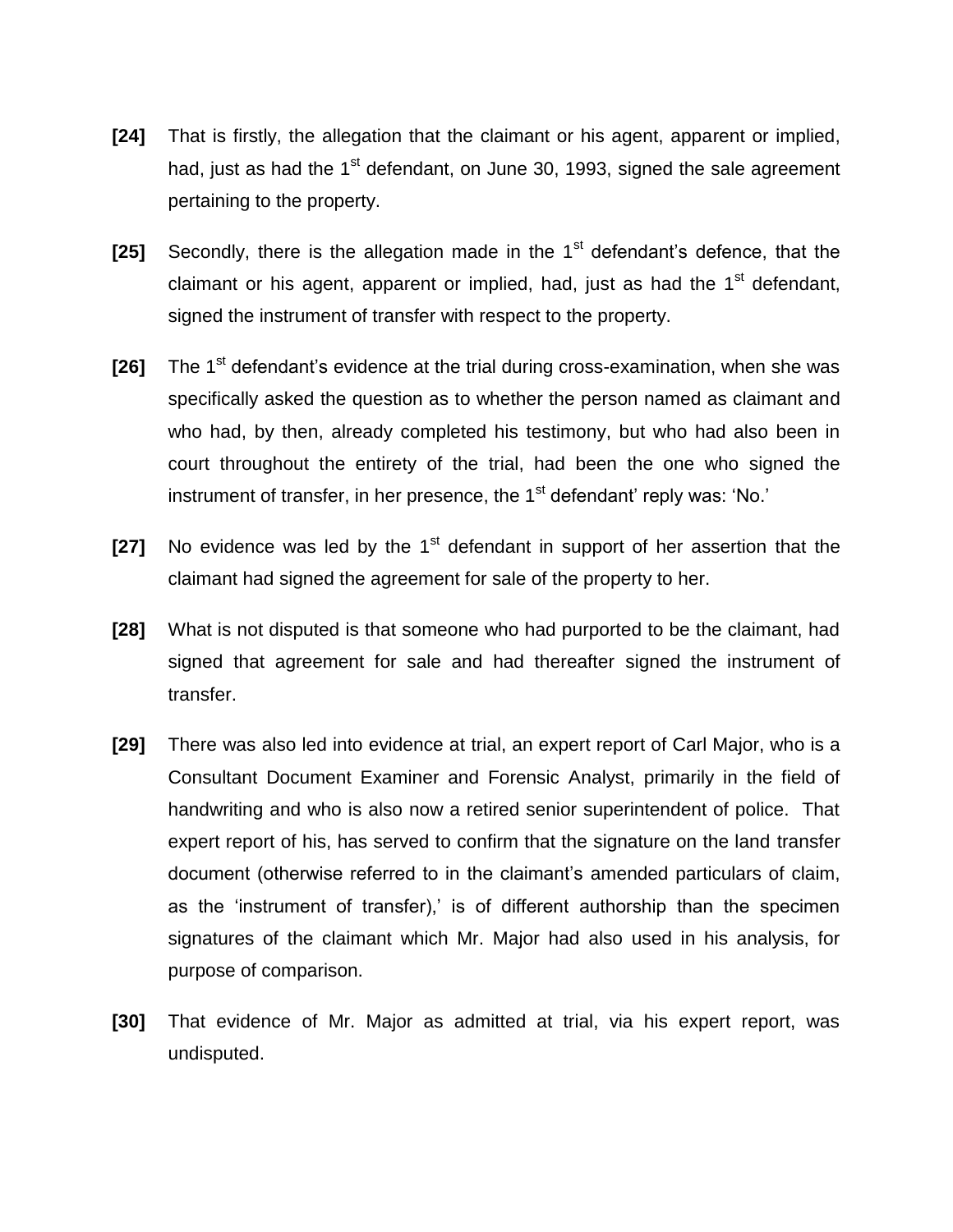- **[31]** In the final analysis therefore, there are only two (2) other aspects of the 1<sup>st</sup> defendant's defence, which are disputed. The most important of these two (2) aspects, is her assertion that she obtained the transfer of the property in her name in good faith relying on the fact that the certificate of title was produced and the property identified by a surveyor with the result that her registered title is indefeasible by virtue of the provisions of the **Registration of Titles Act**. (paragraph 14 of the defence) This court has treated with this particular aspect of the 1<sup>st</sup> defendant's defence, as being her response to the claimant's amended claim that she acted fraudulently in having obtained the title to the property, in her name.
- **[32]** There is a second remaining aspect though, to the 1<sup>st</sup> defendant defence, which although pursued by her counsel on her behalf, need not be considered much further, as it is unmeritorious.
- **[33]** That is as regards her allegation, as set out in paragraph 13 of her defence, that the claimant has never, until November 21, 2002, made any claim against the  $1<sup>st</sup>$ defendant in respect of the property and has permitted the defendant to maintain the property and to expend money in relation thereto, without any protest and is therefore estopped from challenging the  $1<sup>st</sup>$  defendant's proprietary right thereto.
- **[34]** That aspect of the defendant's defence is unmeritorious, as she is the registered title holder for the said land. She alone therefore, had the legal right to decide as to how that land would be utilized and/or occupied and as to who would occupy same.
- **[35]** That she has so decided for over twelve (12) years, is neither here nor there. It would have been different, if the claimant had been basing his claim, on the assertion that he had enjoyed free and undisturbed occupation of the property and the defendant had been seeking to counter that, by asserting that that is not so. The law regarding that which is commonly described as, 'adverse possession,' is a basis upon which a person's claim to registered title for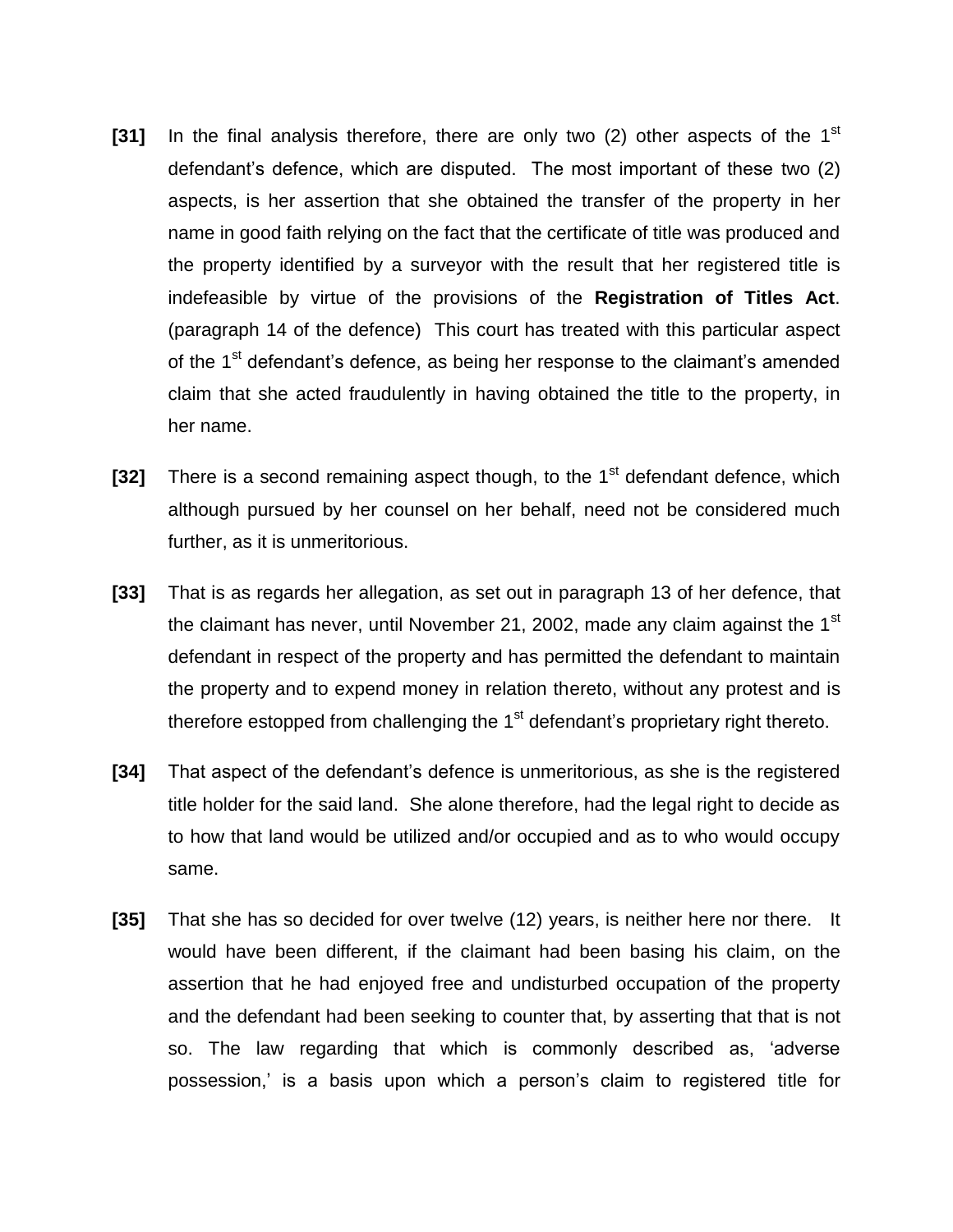land/property can be defeated, but in such a case, it is not for the registered title holder to raise the issue of, 'adverse possession.'

# **The disputed allegations made by the 2nd defendant as per their statement of case**

- [36] As far as the 2<sup>nd</sup> defendant is concerned, that office's defence has two (2) segments. One (1) segment responds to the fraud claim, by asserting that said office had, at no time, acted fraudulently in having cancelled the claimant's prior title and having issued a new title to the  $1<sup>st</sup>$  defendant, as there was reasonable ground to believe that the application for the cancellation and the issuance of a new title, was done by the claimant.
- **[37]** For my part, I would merely add for present purposes and at this juncture, that as far as this claim is concerned, it matters not, whether there was reasonable ground to believe that the application for the cancellation and the issuance of a new title, was done by the claimant, since the claimant has not alleged negligence against the  $2^{nd}$  defendant, but rather, fraud and in any event, our Court of Appeal has made it clear, in their judgment in the case: **The Registrar of Titles v Melfitz Ltd. and Keith Donald Reid** – SCCA No. 9 of 2003, at p. 14, that, *'the common law remedy of negligence is not available against the Registrar and any person acting under the authority of the Registrar.'*
- [38] The second segment of the 2<sup>nd</sup> defendant's defence, pertains to that office's contention that this claim against them, discloses no, 'cause of action against the 2<sup>nd</sup> defendant.' (paragraph 5 of the 2<sup>nd</sup> defendant's defence)
- [39] That segment of the 2<sup>nd</sup> defendant's defence is, to my mind, entirely without merit. It is, without merit, in my view, because it is premised on that which I believe, is a misunderstanding of the effect of **section 160 of the Registration of Titles Act**, in the present context.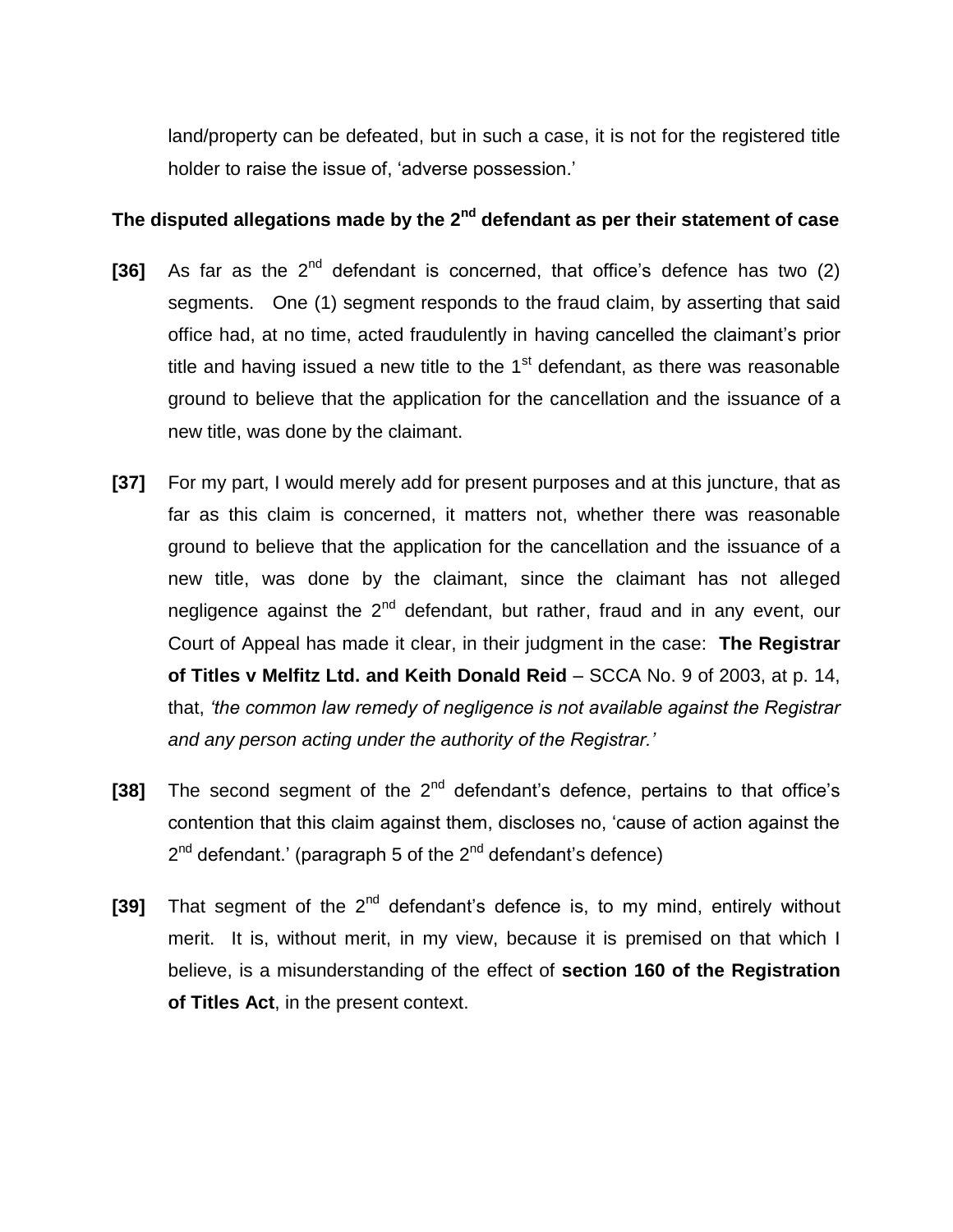**[40]** That section reads as follows:

*'The Registrar shall not, nor shall the Referee or any person acting under the authority of either of them, be liable to any action, suit or proceeding, for or in respect of any act or matter bona fide done or omitted to be done in the exercise or supposed exercise of the powers of this Act.'*

- **[41] Section 160** when applied in the particular context of this particular claim, should properly be interpreted as allowing for a claim founded on fraud, to be pursued against the Registrar of Titles, in circumstances wherein it is being alleged, that it was as a consequence of fraud committed by the Registrar or the Registrar's servants or agents, that certain steps/actions purportedly done pursuant to the provisions of the **Registration of Titles Act**, were so done.
- **[42]** That is so because, if the Registrar or that officer's servants/agents had acted fraudulently in carrying out that officer's statutory functions, that would not then be anything '*bona fide'* done or omitted to be done.
- **[43]** Fraud is the direct opposite of that which is done, '*bona fide*,' or in other words in good faith. When one acts fraudulently, certainly, one is not acting in good faith and accordingly, **section 160 of the Registration of Titles Act** would not only serve to provide no protection to the Registrar of Titles, in respect of a claim such as this, but also, would serve to impliedly authorize the making of a claim such as this, against the Registrar of Titles.
- **[44]** As such, this court will not consider any further, the 2<sup>nd</sup> defendant's contention that the claimant's statement of case has disclosed no cause of action against that defendant.
- **[45]** The issue as to whether or not the 2<sup>nd</sup> defendant has been proven as having acted fraudulently, in the particular context as alleged in this particular claim though, remains to be determined.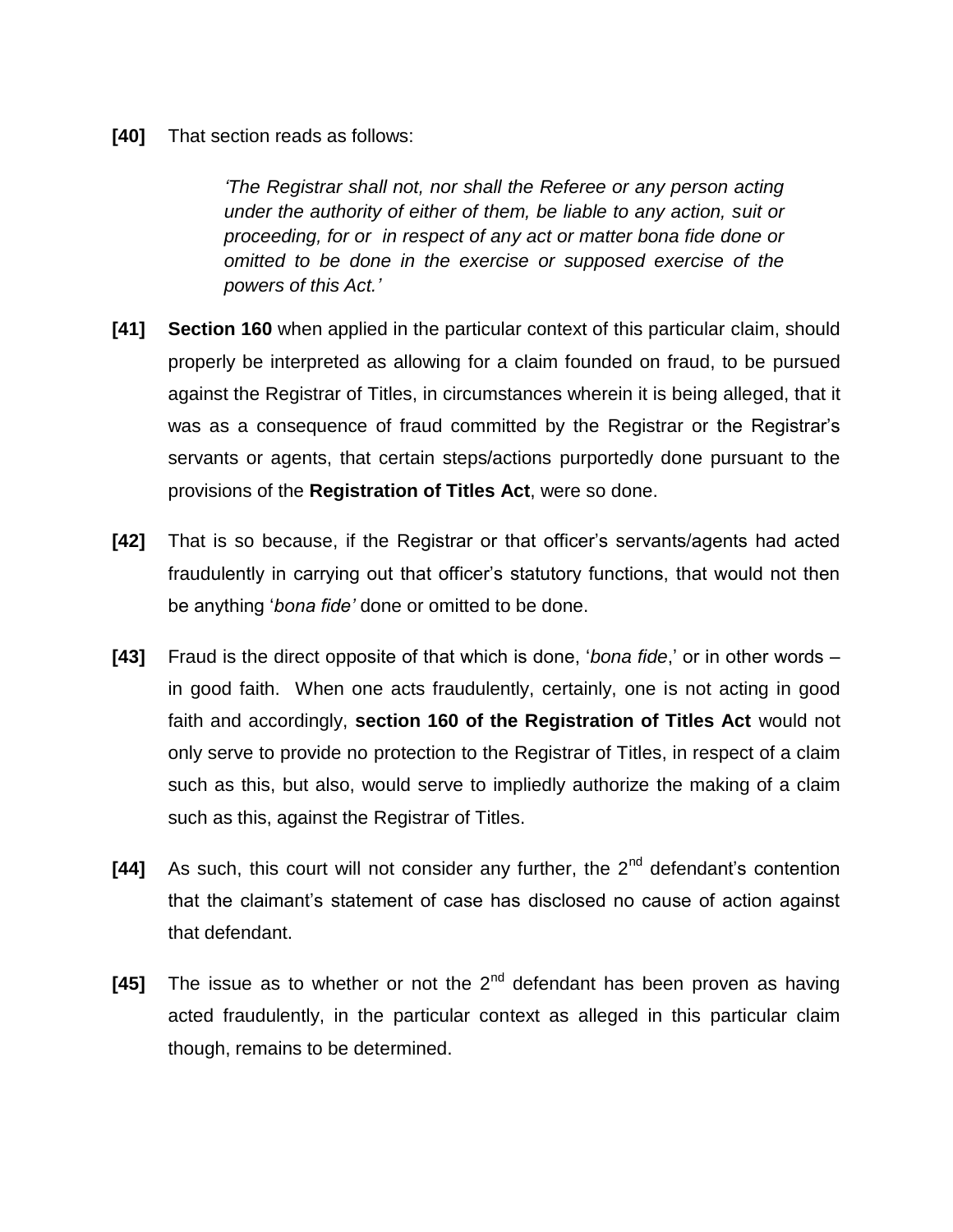#### **Burden and standard of proof**

- **[46]** As it is the claimant who has alleged fraud against each defendant, the legal burden is upon him, to prove that allegation as against each defendant, failing which, judgment must and will be entered in the defendants' favour, or at least, in favour of one of the defendants.
- **[47]** The standard of proof as regards an allegation of fraud, is that of a preponderance of probabilities, and will not be as high a standard, as proof beyond reasonable doubt – which is the standard of proof, in circumstances wherein, an allegation of fraud is made against a defendant, in a criminal case.
- **[48]** In a civil claim, such as this, since fraud is being alleged and fraud is a very serious allegation, the degree of probability required to prove such allegation against either or both of the defendants, will be that of a preponderance of probabilities, but will, within that framework, be for example, a higher degree of preponderance of probability, than would be required in order to prove negligence. See: **Hornal v Neuberger Products** – [1957] 1 QB 247; and **Bater v Bater** – [1951] p. 35, per Denning L.J, at 37. Thus, there are degrees of probability which have to be adapted to meet the particular allegation which is required to be proven, but nonetheless, the framework of standard of proof required in respect of a claim such as this, is proof on a preponderance of probabilities.

## **The issues**

**[49]** In order for this court to properly resolve this claim, it is imperative for this court to properly consider and conclude upon a few legal and factual issues. Those are set out, immediately below:

## **Legal issues**

(i) What is the nature of the 'fraud' that must be proven on the part of one or the other of the defendants in order for this claim to succeed?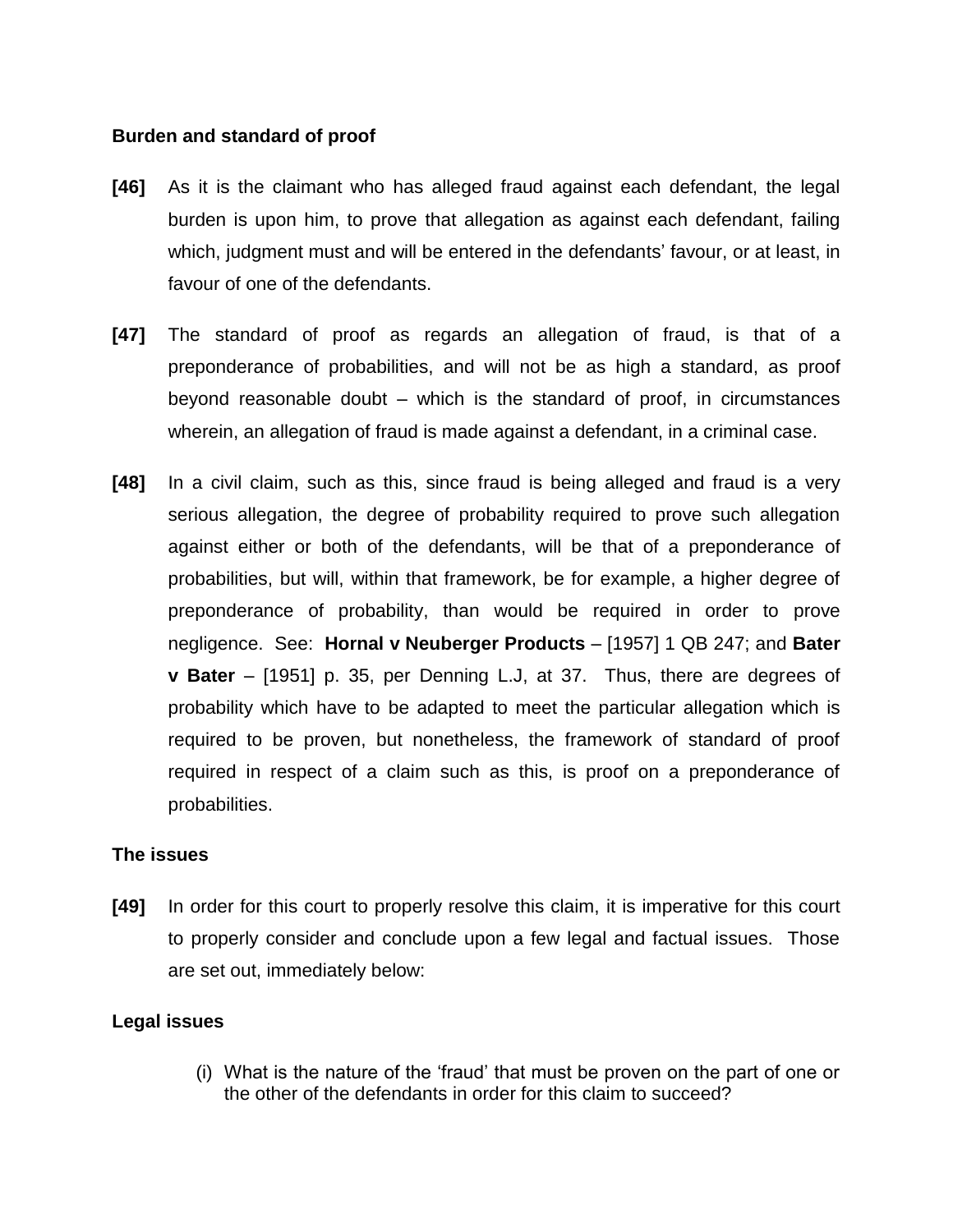- (ii) Can this claim succeed if no fraud committed by the  $1<sup>st</sup>$  defendant is proven in respect of the property now registered in the name of the 1<sup>st</sup> defendant?
- (iii) Will the fraud of the unknown third party, who fraudulently purported to be the claimant and who forged the claimant's signature on documents related to the transfer of the property to the  $1<sup>st</sup>$  defendant, be sufficient to vitiate the 1<sup>st</sup> defendant's title to the property?

#### **Factual issues**

(i) Has the claimant proven, as against either or both defendants, fraud on their part or on the part of either of them, in relation to the property having become registered on the title, in the name of the 1<sup>st</sup> defendant?

In these reasons, for the sake of convenience only, I will address the legal issues in reverse order and then address the factual issue.

#### **Resolution of legal issue no. (iii)**

- **[50]** In order to properly resolve the legal issues pertaining to this claim, it is necessary to refer to the **Registration of Titles Act**. These reasons for judgment will seek to resolve those legal issues in no special order.
- **[51] Section 163 of that Act**, when considered, serves to resolve legal issue no. (iii) above. It is necessary for that purpose to quote that section in full. Same is set out immediately below:

*'Nothing in this Act contained shall be so interpreted as to leave subject to an action for the recovery of the land, or to an action for recovery of damages as aforesaid, or for deprivation of the estate or interest in respect to which he is registered as proprietor, any purchaser bona fide for valuable consideration of land under the operation of this Act, on the ground that the proprietor through or under whom he claims may have been registered as proprietor through fraud or error, or may have derived from or through a person registered as proprietor through fraud or error, and this whether such fraud or error shall consist in wrong description of the boundaries or of the parcels of any land, or otherwise howsoever.'*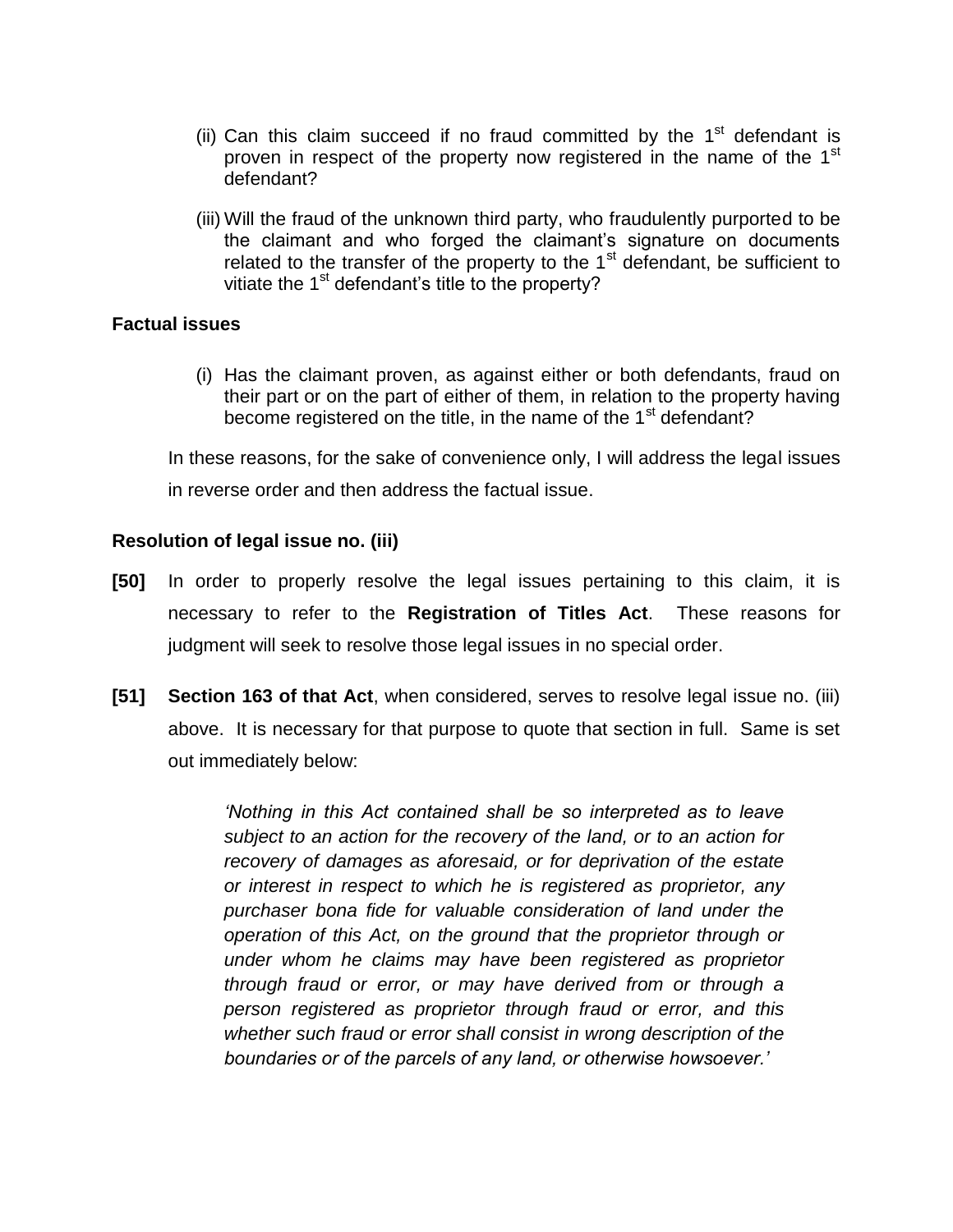- **[52]** Applying that statutory provision to the matter at hand, it is my understanding that even though it is now accepted by all parties concerned, for the purposes of this claim, that the  $1<sup>st</sup>$  defendant became the registered title holder for the property, through the fraud of a third party – whose precise identity is currently unknown to this court and to the claimant and who had, at the material time, while then purporting to be the claimant, forged the claimant's signature to various documentation pertaining to the transfer of the property to the 1<sup>st</sup> defendant and the cancellation of the prior title and the issuance of the new title in the name of the  $1<sup>st</sup>$  defendant, nonetheless, that fraud on the part of that third party, is insufficient, in and of itself, to vitiate the title held now, by the  $1<sup>st</sup>$  defendant.
- [53] If the claimant is to succeed in proof of his claim, he must prove that the 1<sup>st</sup> defendant was registered as, 'proprietor,' of the property, other than as a purchaser, '*bona fide* for valuable consideration.'
- **[54]** A person who acquires via purported purchase, property, by means of actual fraud, is not a purchaser, '*bona fide* for valuable consideration.' The word, 'proprietor' is defined in that Act as meaning, amongst other things, the owner, solely, jointly or in common with any other person, of land.
- **[55]** To my mind, the case of **Gibbs v Messer and ors.** [1891] AC 248 (PC), cannot, in view of the provisions of **section 163 of the Registration of Titles Act**, assist the claimant, in respect of this claim.
- **[56]** Caselaw subsequent to **Gibbs v Messer**, has made it clear that it is registration of a certificate of title which creates indefeasibility of that title. That indefeasibility is immediate, upon registration, subject only to the exceptions thereto, as specifically set out in the **Registration of Titles Act**, one of which, is fraud. That is certainly how the provisions of our **Registration of Titles Act**, have been interpreted in subsequent caselaw, such as in **Assets Co. v Mere Roihi** (*op. cit.)* and **Frazer v Walker** – [1967] 1 AC 569.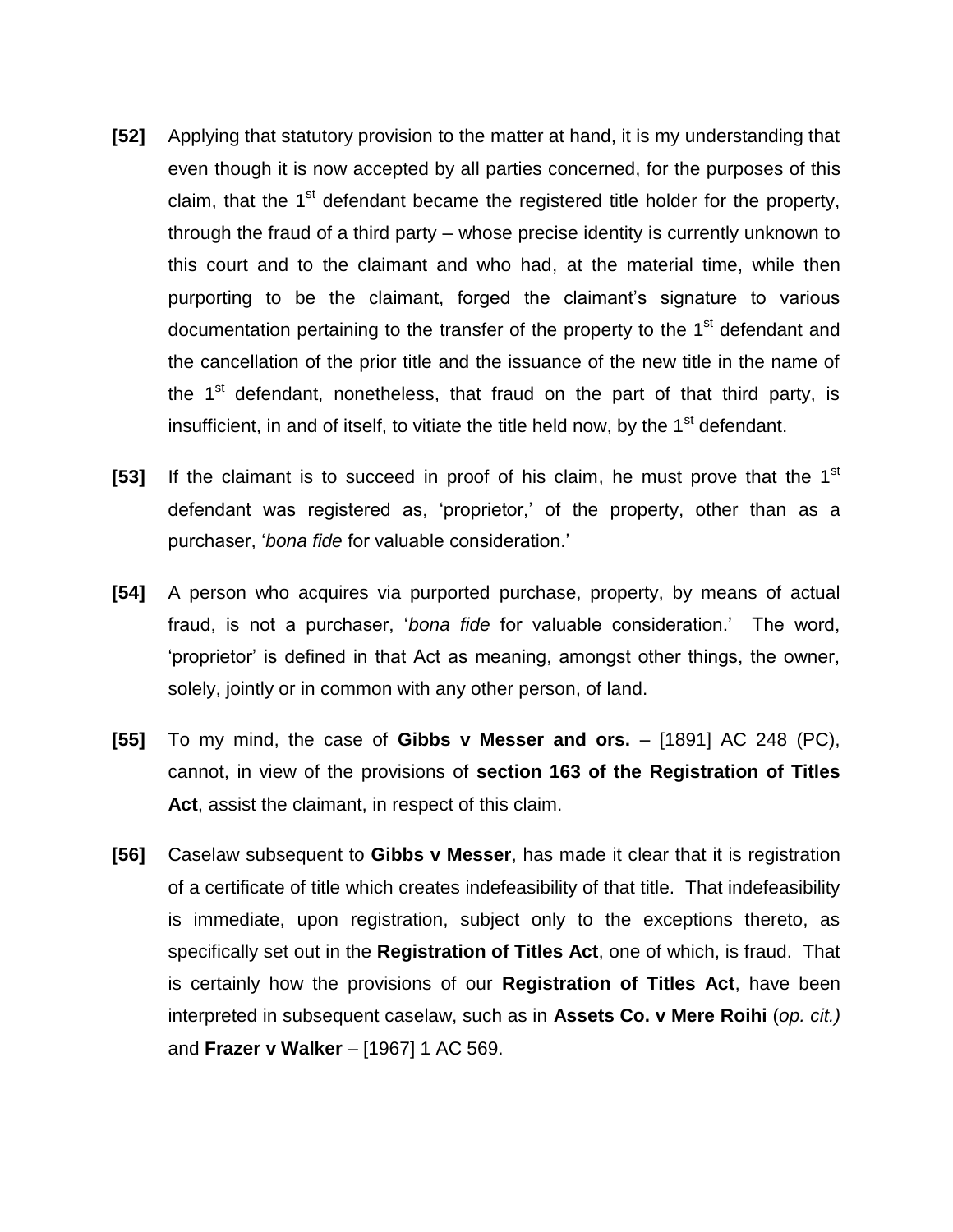- **[57]** *'That principle, it should be noted, does not defeat the right of a claimant, in a suitable claim, to bring against a registered proprietor, a claim in personam founded in law or in equity, for such relief as a court acting in personam may grant. That this is so has frequently and rightly been recognized in the courts of New Zealand and of Australia.'*
- **[58]** The above quotation was taken from **Frazer v Walker** (*op. cit.*), at p. 585, after the learned author of the text – The Law and Practice relating to Torrens Title in Australia, by E. A. Francis, [1972], Vol. 1, states as follows, in reference to the Privy Council's judgment in **Frazer v Walker**, '*the Privy Council's decision is direct and binding authority laying down that a registered proprietor who acquires his interest under an instrument void for any reason whatever obtains on registration an indefeasible title. This will avail him against all comers unless: -*
	- *(a) There is a specific basis under the statute rendering him open to challenge; an example of such a specific basis of challenge is actual fraud on his part or on the part of his agent... Thus it seems that the Privy Council has laid the ghost of deferred indefeasibility, and made it clear that, subject to the specified exceptions, registration even under a void instrument, immediately confers indefeasibility of the title upon a registered proprietor.'*
- **[59]** The argument of the claimant's counsel which is directly to the contrary, although attractive in certain respects, is rejected by this court. That argument was set out in the claimant's counsel's written closing submissions. That attractive argument is, in my view, not sustainable, bearing in mind the Privy Council's decision in the **Frazer v Walker** case (*op. cit.),* as well as the view of the majority, in **Boyd v Mayor of Wellington** – [1924] N.Z.L.R 1174, at p. 1223 (Supreme Court of New Zealand); and also – **Clements v Ellis** – [1934] 51 C.L.R 217; and **Breskvar and anor. and Wall and ors.** – [1971] 126 C.L.R 376, esp. at pages 385 and 386, per Barwick, C.J.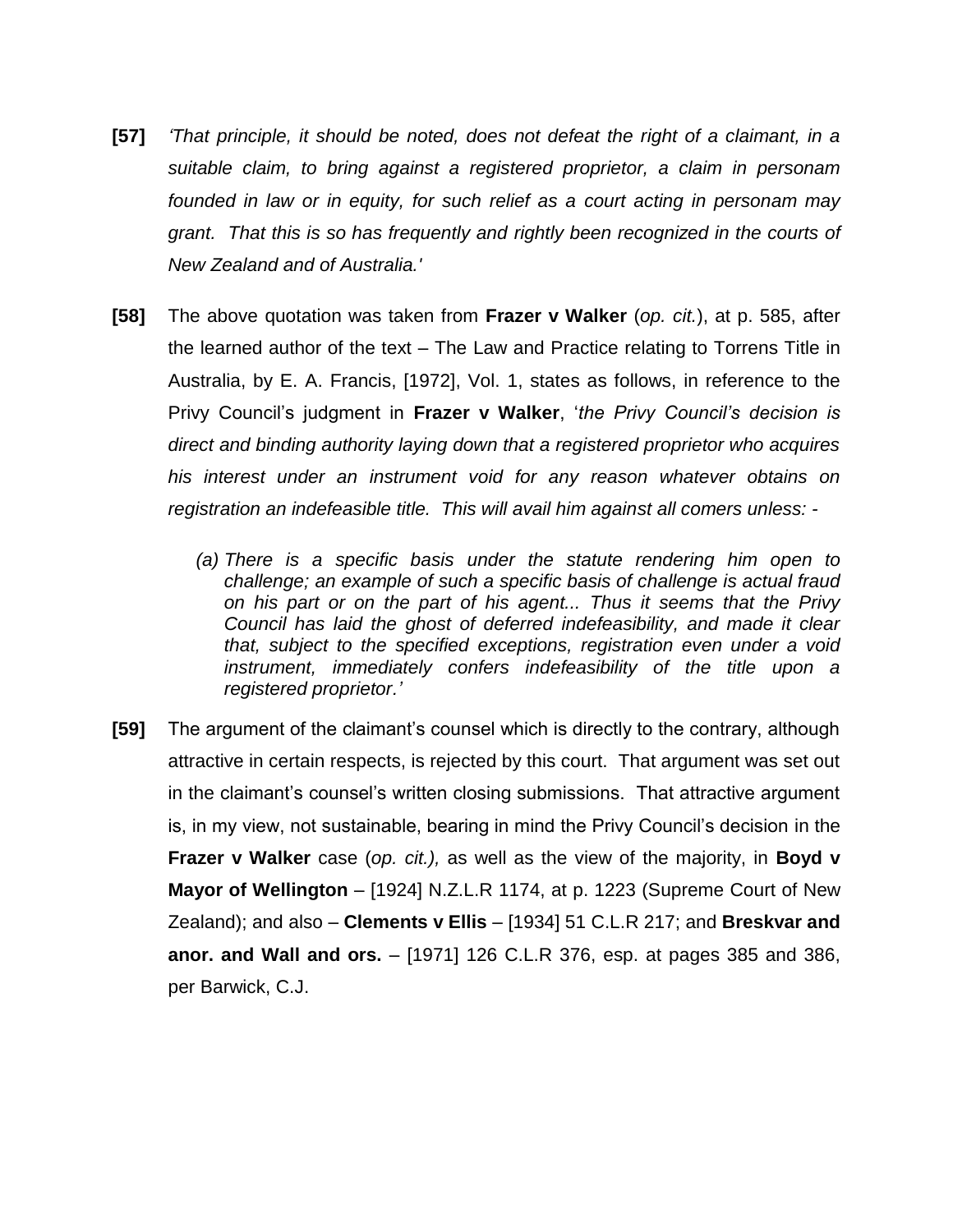#### **Resolution of legal issue no. (ii)**

- **[60] Sections 70 and 161 of the Registration of Titles Act**, when considered carefully, are, to my mind, sufficient to resolve legal issue no. (ii).
- **[61]** It will not be necessary to set out the entirety of either of those sections, but it is especially important to note, that that latter – mentioned section, should be the starting point for any consideration by any Jamaican Court, of any claim which is similar to this one.
- **[62] Section 70** '*Notwithstanding the existence in any other person of any estate or interest, whether derived by grant from the Crown or otherwise, which but for this*  Act might be held to be paramount or to have priority, the proprietor of land or of *any estate or interest in land under the operation of this Act shall, except in case of fraud, hold the same as the same may be described or identified in the certificate of title, subject to any qualification that may be specified in the certificate, and to such incumbrances as may be notified on the folium of the Register Book constituted by his certificate of title, but absolutely free from all other incumbrances whatsoever...'*
- **[63]** To my mind, **section 70 of that Act** operates so as to protect the proprietor of registered land from losing the benefit of that title, save and except in a few circumstances, one of which is where there is proven fraud on the part of that proprietor, in respect of the acquisition of that title. That is specifically referred to in **section 70**, as it is also, in **section 161**.
- **[64]** The relevant portion of **section 161 of that Act**, for present purposes, reads as follows:

*'No action of ejectment or other action, suit or proceeding, for the recovery of any land shall lie or be sustained against the person registered as proprietor thereof under the provisions of this Act, except in any of the following cases, that is to say' – '(d) the case of a person deprived of any land by fraud as against the person*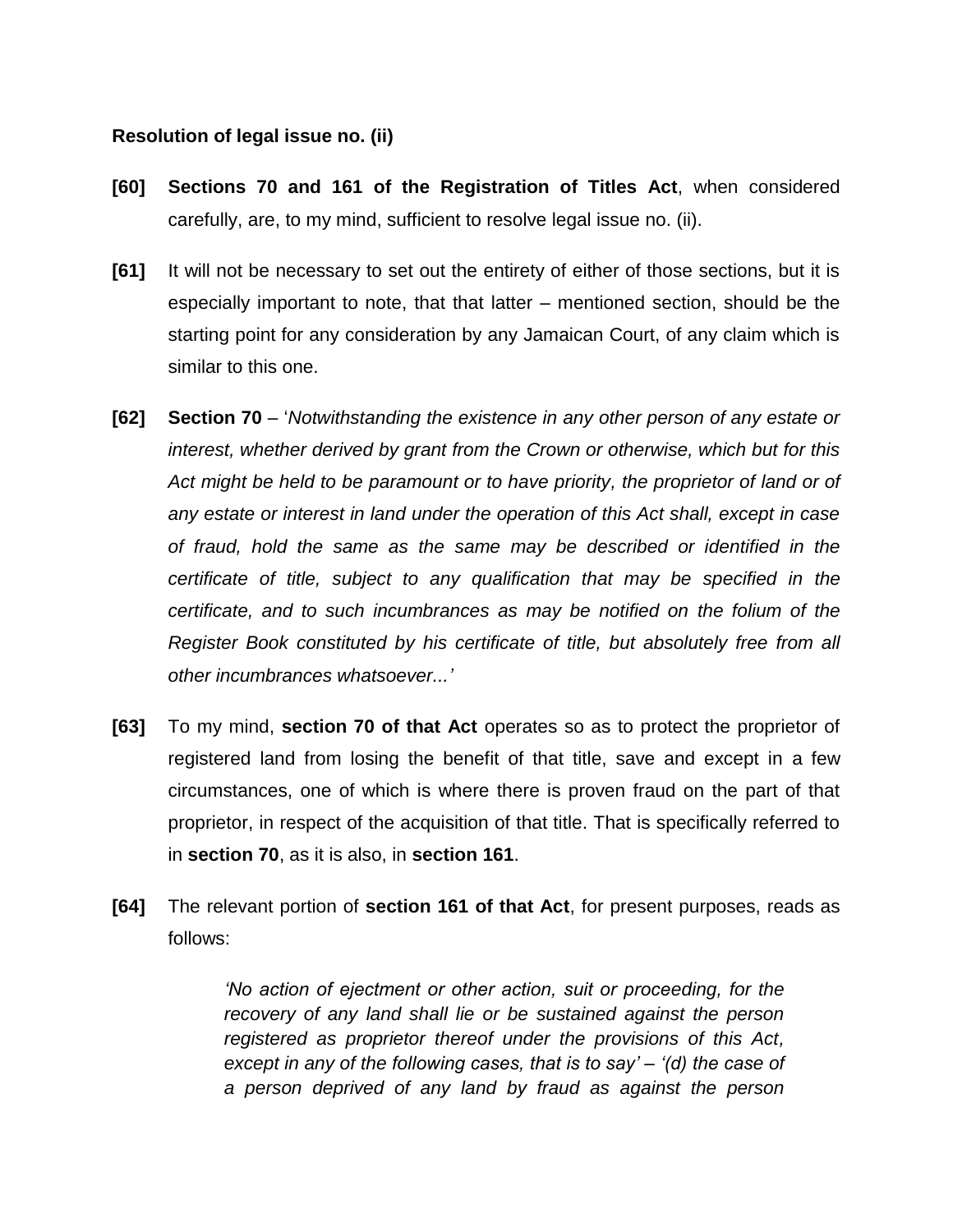*registered as proprietor of such land through fraud, or as against a person deriving otherwise than as a transferee bona fide for value from or through a person so registered through fraud' ... 'and in any other case than as aforesaid the production of the certificate of title or lease shall be held in every court to be an absolute bar and estoppel to any such action against the person named in such document as the proprietor or lessee of the land therein described, any rule of law or equity to the contrary notwithstanding.'*

**[65]** In addressing the effect of **section 161 of that Act**, the Privy Council, in the case: **Pottinger v Raffone** – Privy Council Appeal No. 64 of 2005, stated same to be as follows, at paragraphs 20 and 21, per Lord Rodger of Earlsferry, who delivered that court's judgment:

> *'20. The basic rule is that, if any proceedings are brought to recover land from the person registered as proprietor, then the production of the certificate of title in his name is an absolute bar and estoppel to those proceedings, any rule of law or equity to the contrary notwithstanding. The only situations where a certificate of title is not a complete bar to proceedings are those listed in paragraphs (a) to (f). For present proposes the only relevant paragraph is (d), proceedings by a person deprived of any land by fraud against the person registered as proprietor of land through fraud. Therefore, assuming in Ms. Raffone's favour that she could claim to have been deprived of the 34 lots, Mr. Pottinger's certificate of title would not be a bar to her proceedings if, but only if, she could show that she had lost the land because Mr. Pottinger had been registered as proprietor of it through fraud.'*

> *'21. If the claimant succeeded in her action under section 161 and recovered the land, then section 158 would furnish the court with the necessary powers to give effect to her victory: … so, here, the court could direct the Registrar to cancel the Certificates of Title in the name of Mr. Pottinger in the Register Book, cancel any duplicate certificates of title in that name, enter certificates of title in the name of the company in the Register Book and issue duplicate certificates of title, also in name of the company.'*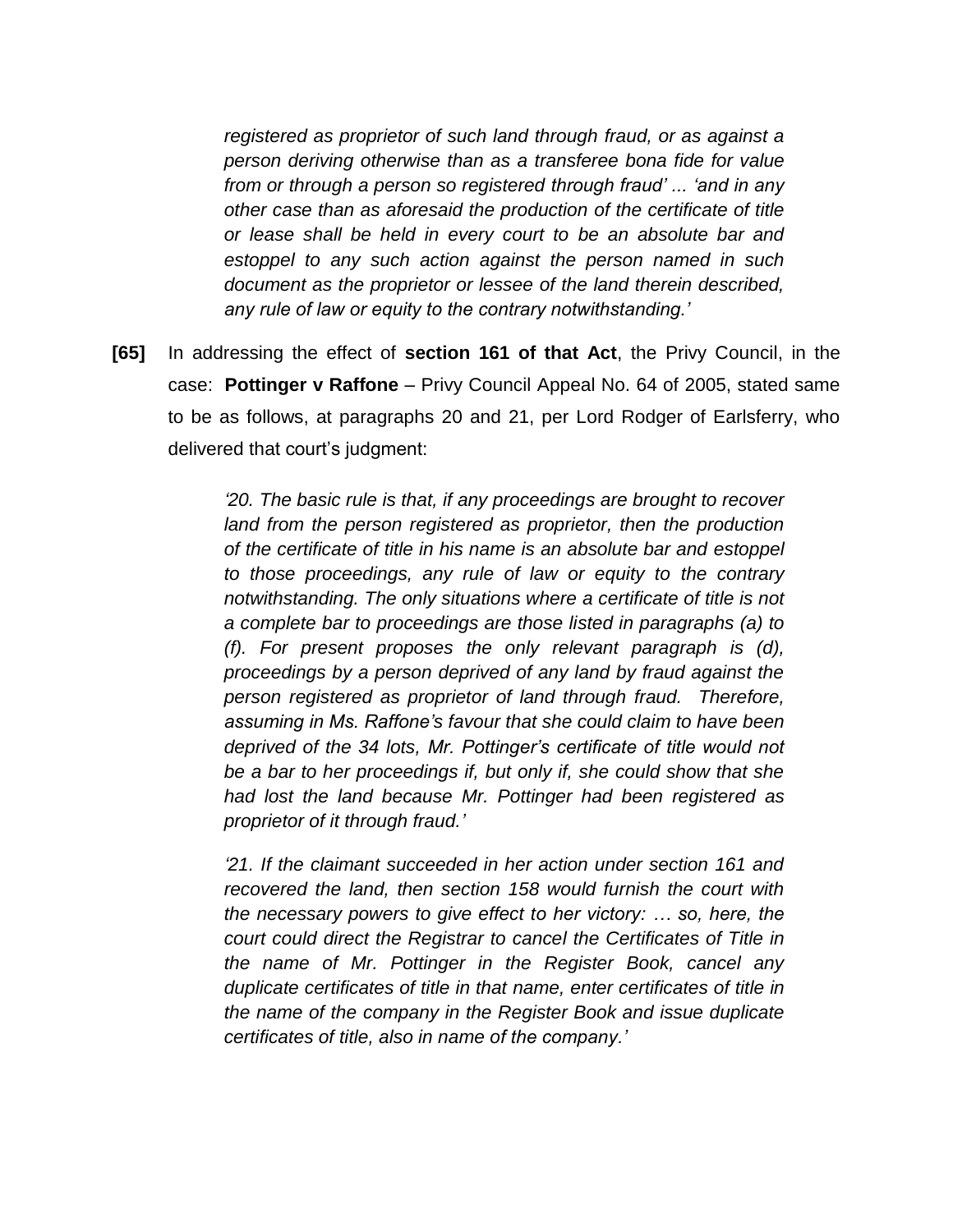#### **[66] Section 71 of that Act** is also worthy of note. That section reads as follows:

*'Except in the case of fraud, no person contracting or dealing with, or taking or proposing to take a transfer, from the proprietor of any registered land, lease, mortgage or charge, shall be required or in any manner concerned to enquire or ascertain the circumstances under, or the consideration for, which such proprietor or any previous proprietor thereof was registered, or to see to the application of any purchase or consideration money, or shall be affected by notice, actual or constructive, of any trust or unregistered interest, any rule of law or equity to the contrary notwithstanding and the knowledge that any such trust of unregistered interest is in existence shall not of itself be imputed as fraud.'*

- **[67]** To my mind, the net effect of all of these sections of that Act, is that it is the, 'fraud' of the registered proprietor of the property at present, that constitutes such, 'fraud' as would be a basis for challenge to that proprietor's registered title, provided that such 'fraud' is, as defined in caselaw, actual fraud, as distinct from that which is now commonly described in caselaw and some legal texts, as 'equitable fraud.'
- [68] Accordingly, even if it is proven for the purposes of this claim that the 2<sup>nd</sup> defendant acted fraudulently in having caused the  $1<sup>st</sup>$  defendant to become the registered title holder for the property, then, that alone could and would not be a sufficient basis upon which the  $1<sup>st</sup>$  defendant's registered title for the property, could be successfully challenged before this, or any court.
- **[69]** Instead, it would have to be proven by the claimant that the 'actual fraud' of the  $2^{nd}$  defendant was carried out with the knowledge of, or connivance in, by the 1<sup>st</sup> defendant, as it is the latter whose title is being challenged and thus, unless 'actual fraud' on her part is proven in so far as the registration of the title in her name is concerned, that title is a bar to any successful claim being made to challenge said title, on the ground of fraud.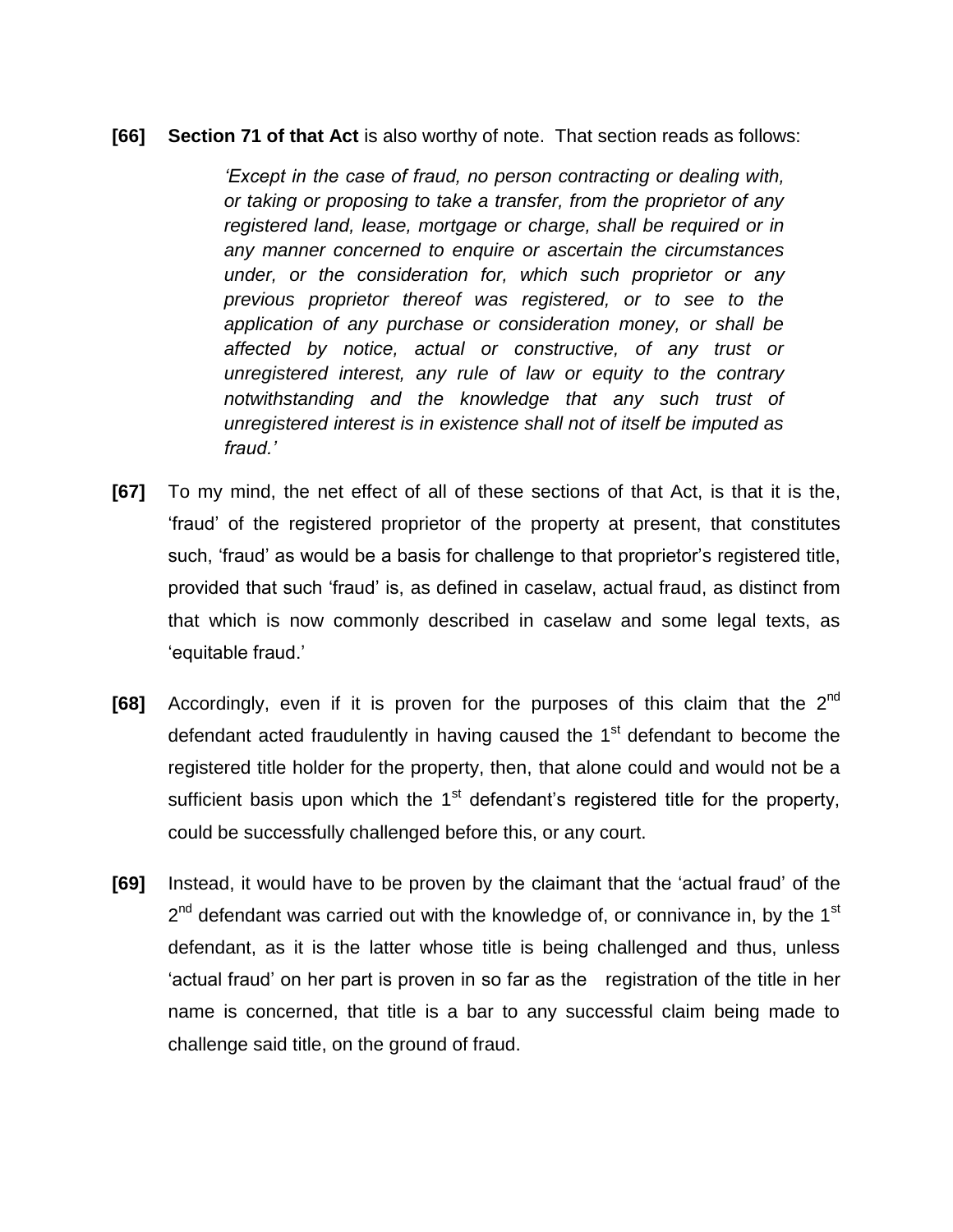- **[70]** I am reinforced in that expressed view, by dicta of Harris JA, as set out in the **Harley Corporation** case (*op. cit.),* at paragraphs 51 and 52, which made reference to **sections 70 and 71 of that Act**. Those paragraphs were earlier quoted in these reasons, at paragraphs 19 and 20.
- **[71]** In the event that I may be considered as being wrong, in having drawn that legal conclusion, I do intend to address the factual issue as regards whether or not the claimant has proven as against the  $2<sup>nd</sup>$  defendant, 'fraud' in relation to the property having become registered on the title, in the 1<sup>st</sup> defendant's name.
- **[72]** I am though, I reiterate, of the view that even if there was actual fraud committed by the Registrar of Titles, or by a member of that office's staff, in having caused the  $1<sup>st</sup>$  defendant to be registered as the title holder for the property, that would not be a sufficient basis upon which the  $1<sup>st</sup>$  defendant's title to that property, could successfully be challenged in any court. What has to be shown, if fraud is being alleged, is that actual fraud was committed by the current registered title holder or by someone else, either with the knowledge of that current registered title holder, or with the connivance of that current registered title holder. The wording of the relevant portions of **Jamaica's Registration of Titles Act**, do not, to my mind, properly permit any other conclusion to be drawn.

## **Resolution of legal issue No. (i)**

- **[73]** Earlier on in these reasons, at paragraphs 19 and 20 this court has, addressed the issue as to what is the definition of 'fraud' as referred to, in the **Registration of Titles Act**. That definition will make it clear as to what is the nature of the 'fraud' that must be proven on the part of the  $1<sup>st</sup>$  defendant, in order for this claim to succeed, or alternatively, what is the nature of the fraud that must be proven against both, or either of the defendants, in order for this claim to succeed.
- **[74]** That latter-mentioned alternative though, it should be noted, can only properly arise for further consideration, if my expressed conclusion as to legal issue No.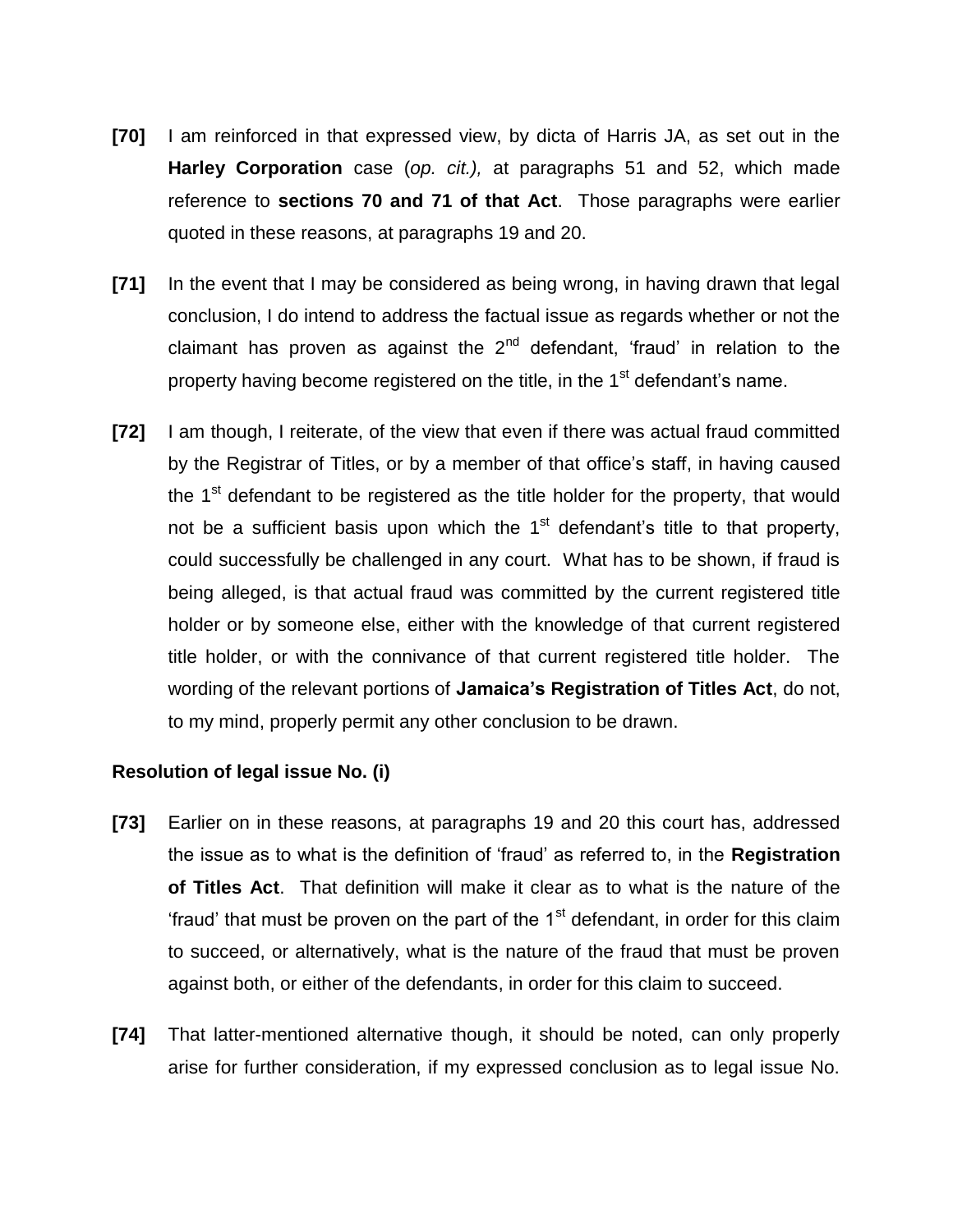(ii) is disagreed with. For the purpose of resolving legal issue No (i), that conclusion of mine, is of no relevance. What is instead of relevance, is the definition of the word/term – 'fraud' as used in the **Registration of Titles Act**. With that definition having already been provided in these reasons, there is no need at this juncture, to address same any further.

# **Factual Issue No. (i) as pertains to the 2nd defendant**

- **[75]** The claimant gave evidence, during his examination-in-chief, that he did not sign the transfer document pertaining to the property. That evidence was undisputed and this court has therefore accepted it as being truthful. It is, in any event, also confirmed by the expert evidence of Carl Major – whose expert report concerning same, was admitted into evidence.
- **[76]** He also then testified as to how he came to acquire title to the property and how it was that he eventually learnt that the present title holder, is the  $1<sup>st</sup>$  defendant. He gave evidence that he had acquired title to the property in 1991 and at that time, he was resident in Houston, Texas, United Stated of America. He had been living there from about 1984, but visited Jamaica periodically, while resident overseas.
- **[77]** This court has also accepted his evidence that he paid tax for the property, between 1993 and 2002. He produced to this court, at trial, property tax receipts, evidencing same. Additionally, this court accepts his evidence that he had, from time to time, through the help of his sister-in-law – Beverly Chatterpaul and her brother – Delroy Chatterpaul, had the property bushed by Delroy Chatterpaul. The claimant sent to his sister-in-law – Beverly, the money to pay for that work to be done.
- **[78]** The transfer document is dated June 30, 1993 and purports to be a transfer of the property, by the claimant to the  $1<sup>st</sup>$  defendant. Of course, as is now known by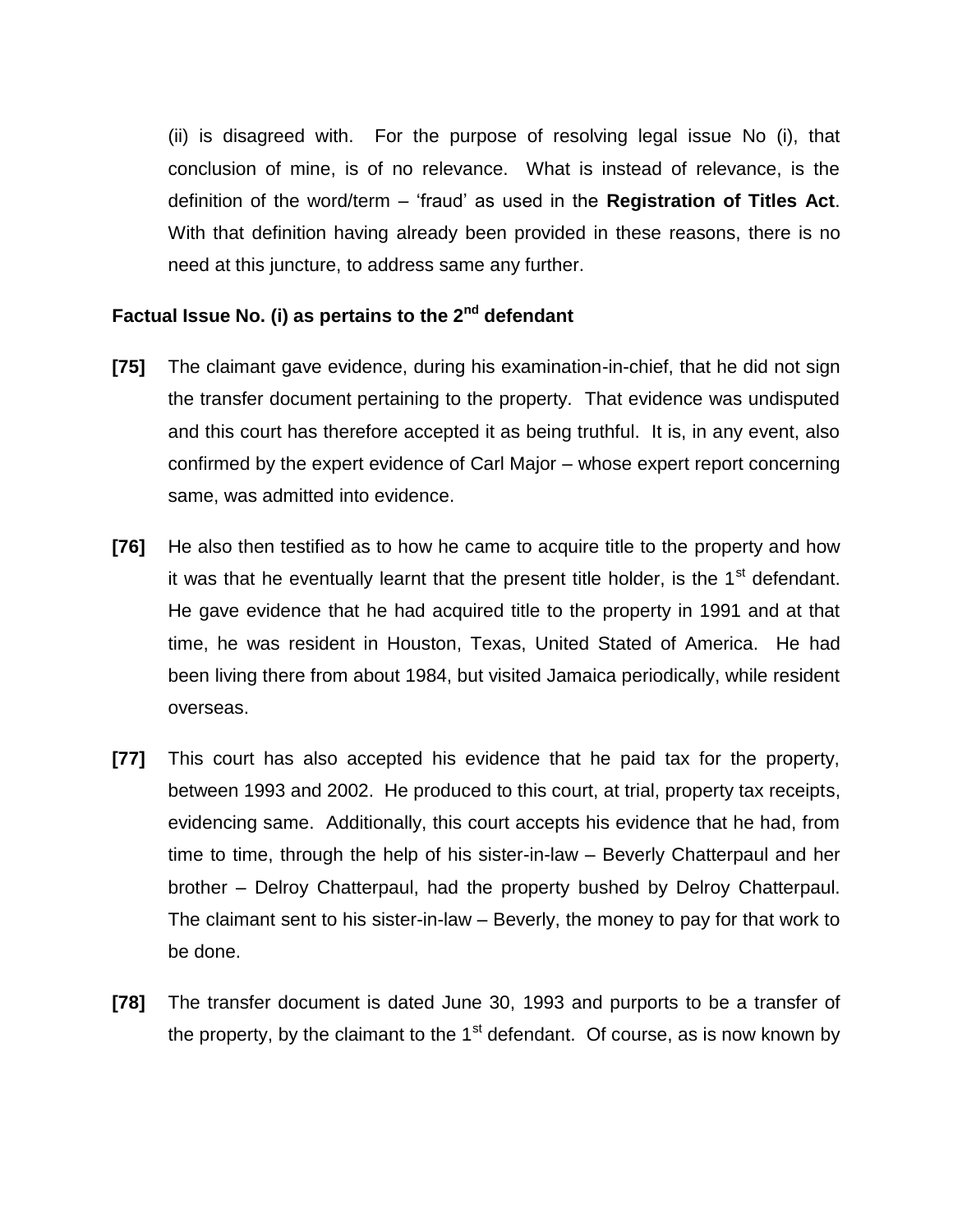all parties concerned and by this court, that document was a fraudulent one and the claimant's purported signature on that document, is a forged signature.

- **[79]** The title which the claimant had, obtained when he purchased the property, was registered at Volume 963, Folio 231 of the Register Book of Titles. The claimant, upon having conducted enquires at the Registrar of Titles Office, after he had learnt that the 1<sup>st</sup> defendant was possessed of title for the property and was, in late 2002, then seeking to sell the property through her realtors at that time – Island Homes Ltd., discovered that his title for the property had been cancelled and a new title for same issued, bearing Volume 1260, Folio 574.
- **[80]** This court accepts the claimant's evidence, also given during examination-inchief, that he does not know how it is that title in the name of the  $1<sup>st</sup>$  defendant and bearing Volume 1260, Folio 574, being title for the property, came to be issued and also accepts his evidence that he tried to get from the office of the  $2^{nd}$ defendant, copies of the documents that were used to obtain the title bearing Volume 1260, Folio 574, but they were unable to produce the said documents. Even at the time of trial, the  $2^{nd}$  defendant was unable to locate said documents. The 2<sup>nd</sup> defendant, who appeared in person and testified at trial, confirmed that her office has been unable to locate the said documents.
- **[81]** Suspicion of fraud and worse yet, suspicion as to the possibility of fraud, ought never to be equated with proof of fraud. In the final analysis, the claimant's evidence fell woefully short of doing anything more than creating in my mind – as trial judge, a suspicion that there exists the possibility that there may have been fraud at the 2<sup>nd</sup> defendant's office, which facilitated title having been issued in the name of the 1<sup>st</sup> defendant.
- **[82]** It certainly does not come anywhere near to proving that the 1<sup>st</sup> and 2<sup>nd</sup> defendants collaborated in committing actual fraud which resulted in the 1<sup>st</sup> defendant having obtained title for the property, in her name.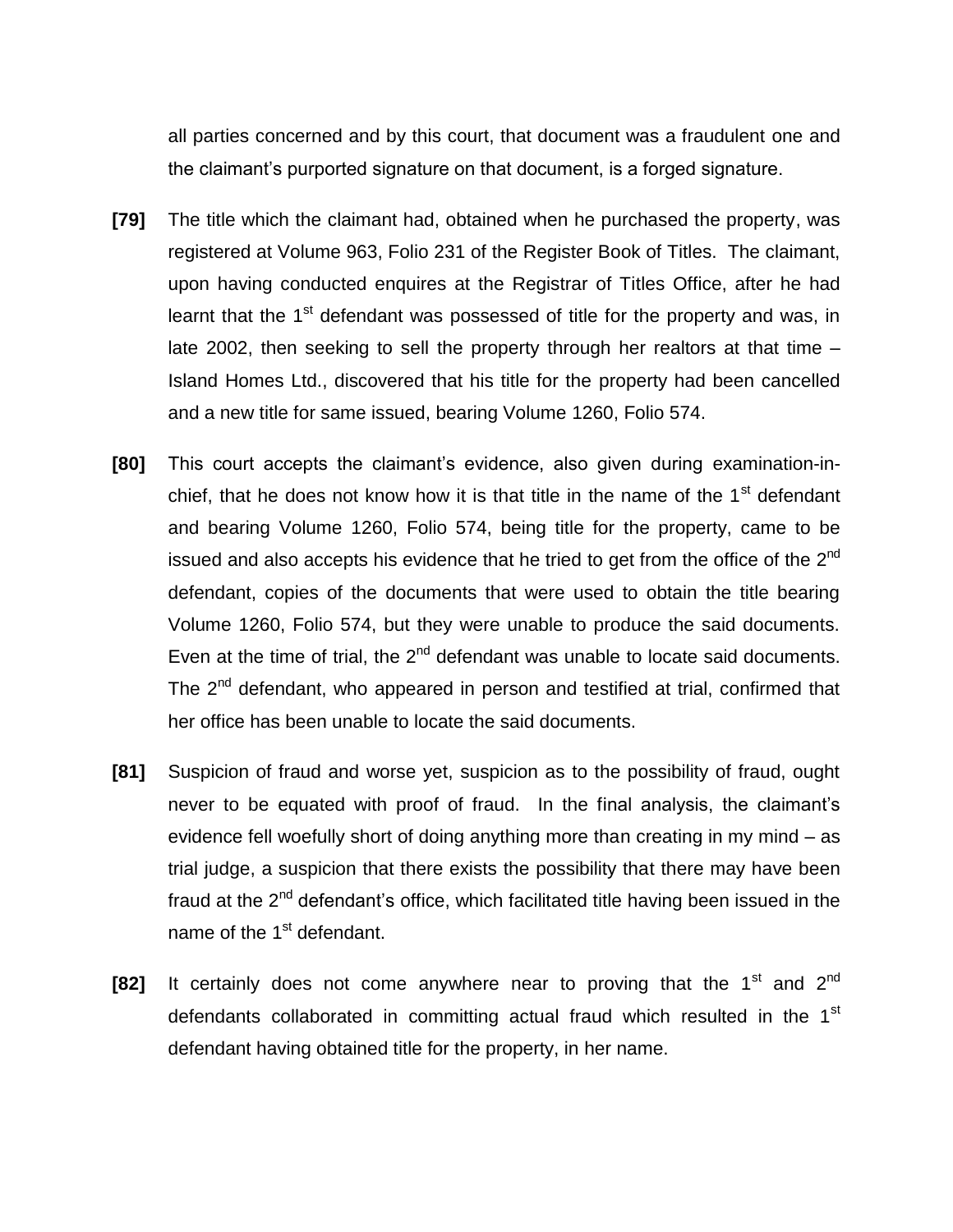- **[83]** In fact, it does not even come near to proving that the 2<sup>nd</sup> defendant committed actual fraud which resulted in the  $1<sup>st</sup>$  defendant having obtained title for the property, in her name. The mere inability to locate certain documentation related to the cancellation of the prior certificate of title and to the issuance of a new title with a different volume and folio number, cannot possibly, properly be considered as proof of fraud.
- **[84]** Clearly too, at trial, the claimant's counsel did not press that allegation against the  $2<sup>nd</sup>$  defendant, to any significant extent. Thus, for instance, during crossexamination of the  $2^{nd}$  defendant, the claimant's counsel never once suggested to her, that her office had acted fraudulently in any way, shape or form as regards any aspect pertaining to the underlying reasons for this claim – that being that the title to the property, is now in the  $1<sup>st</sup>$  defendant's name.
- **[85]** Having failed to put their client's case to the 2<sup>nd</sup> defendant and thus, having failed to afford the  $2<sup>nd</sup>$  defendant, the opportunity to rebut that case during crossexamination and having not at all suggested to the  $2<sup>nd</sup>$  defendant, that her evidence is either inaccurate, or incorrect, or untruthful, it follows that this court is obliged to accept the evidence proferred to it by the  $2<sup>nd</sup>$  defendant, during her examination-in-chief.
- **[86]** Incidentally, it should be noted that the Registrar of Titles (the 2<sup>nd</sup> defendant), who testified, is Sophia Williams and she testified in examination-in-chief, that she has been employed at the Office of Titles, since 1996, as a legal officer, then since 2001 as Deputy Registrar of Titles and 2004 as Senior Deputy Registrar of Titles and since 2006, as the Registrar of Titles.
- **[87]** As stated in the text Cross on Evidence, 6<sup>th</sup> ed. 1985, at page 277, '*Any matter upon which it is proposed to contradict the evidence-in-chief given by the witness must normally be put to him, so that he may have an opportunity of explaining the contradiction and failure to do this may be held to imply acceptance of the evidence-in-chief, but is not an inflexible rule and it has been held to be*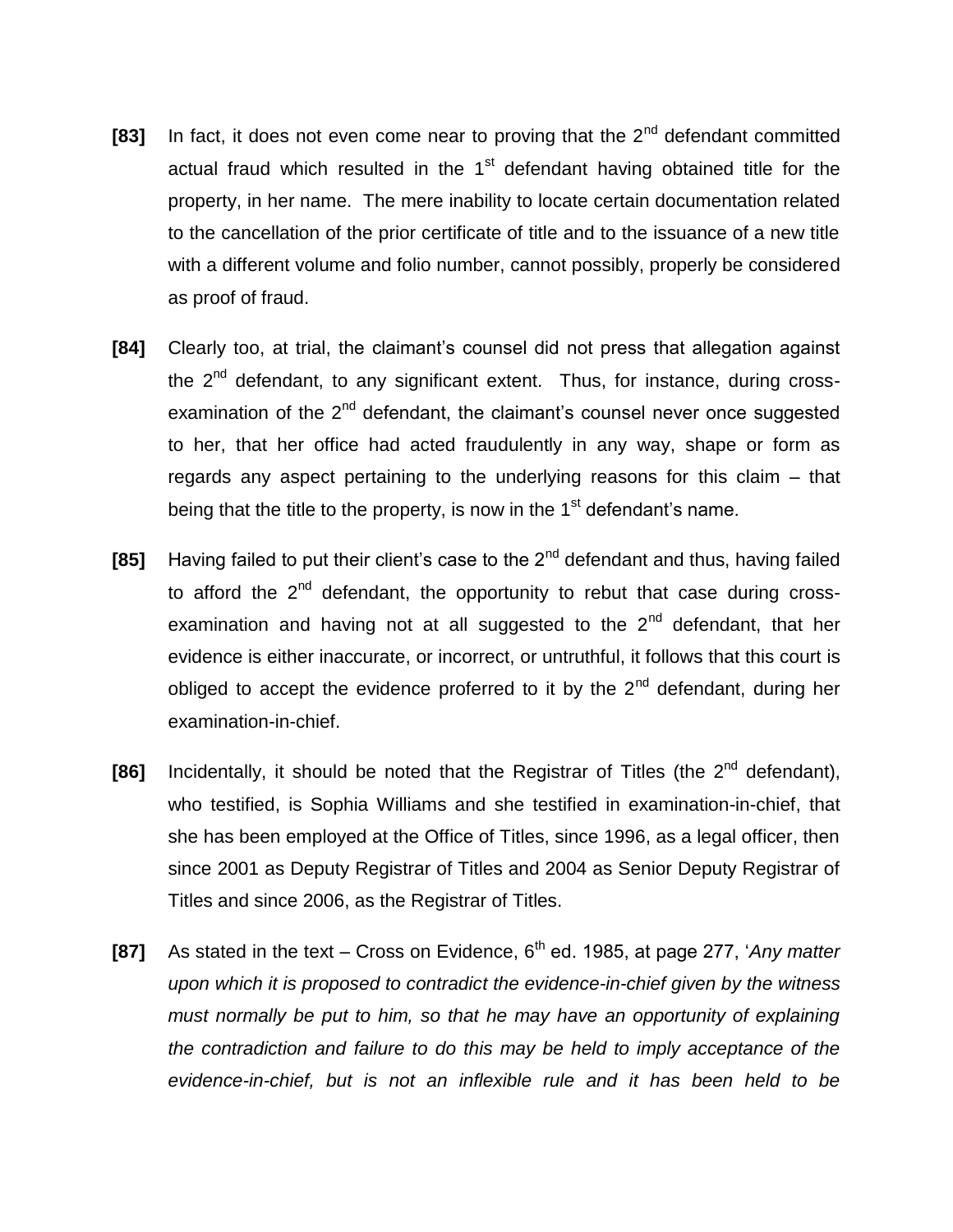*unsuitable to proceedings before lay justices*.' See: **Browne v Dunn** – [1869] 6 R 67.

**[88]** Under the heading – 'The Effect of a Party's Failure to Cross-Examine,' in the text – The Modern Law of Evidence,  $2^{nd}$  ed., 1989, authored by Adrian Keane, at pages 120 and 121, the learned author states similarly, but a bit more fulsomely, as follows:

> *'A party may decide that there is no need to cross-examine at all, especially if the witness in question has proven to be unfavourable or even hostile to the party calling him. A party's failure to crossexamine, however, has important consequences. It amounts to a tacit acceptance of the witness's evidence-in-chief. A party who has failed to cross-examine a witness upon a particular matter in respect of which it is proposed to contradict his evidence-in-chief or impeach his credit by calling other witnesses, will not be permitted to invite the jury or tribunal of fact to disbelieve the witness's evidence on that matter. A cross-examiner who wishes to suggest to the jury that the witness is not speaking the truth on a particular matter must lay a proper foundation by putting that matter to the witness so that he has an opportunity of giving any explanation which is open to him. Thus in Browne v Dunn, a libel action in which certain witnesses were not cross-examined on a particular matter, it was held by the House of Lords improper subsequently to invite the jury to disbelieve them. The rule is not, however, a hard and fast one in the sense that cross-examination of a witness is always a necessary preliminary to impeaching his credit. Their Lordships acknowledged that in some cases the story told by a witness may be so incredible that the matter upon which he is to be impeached is manifest, and in such circumstances it is unnecessary to waste time in putting questions to him upon it. The most effective cross-examination in such a situation would be, in the words of Lord Morris, 'to ask him to leave the box.'*

**[89]** The cross-examination of the Registrar of Titles was very short and very limited in scope. Not one suggestion was put to the  $2^{nd}$  defendant during crossexamination. During that cross-examination, the  $2<sup>nd</sup>$  defendant confirmed that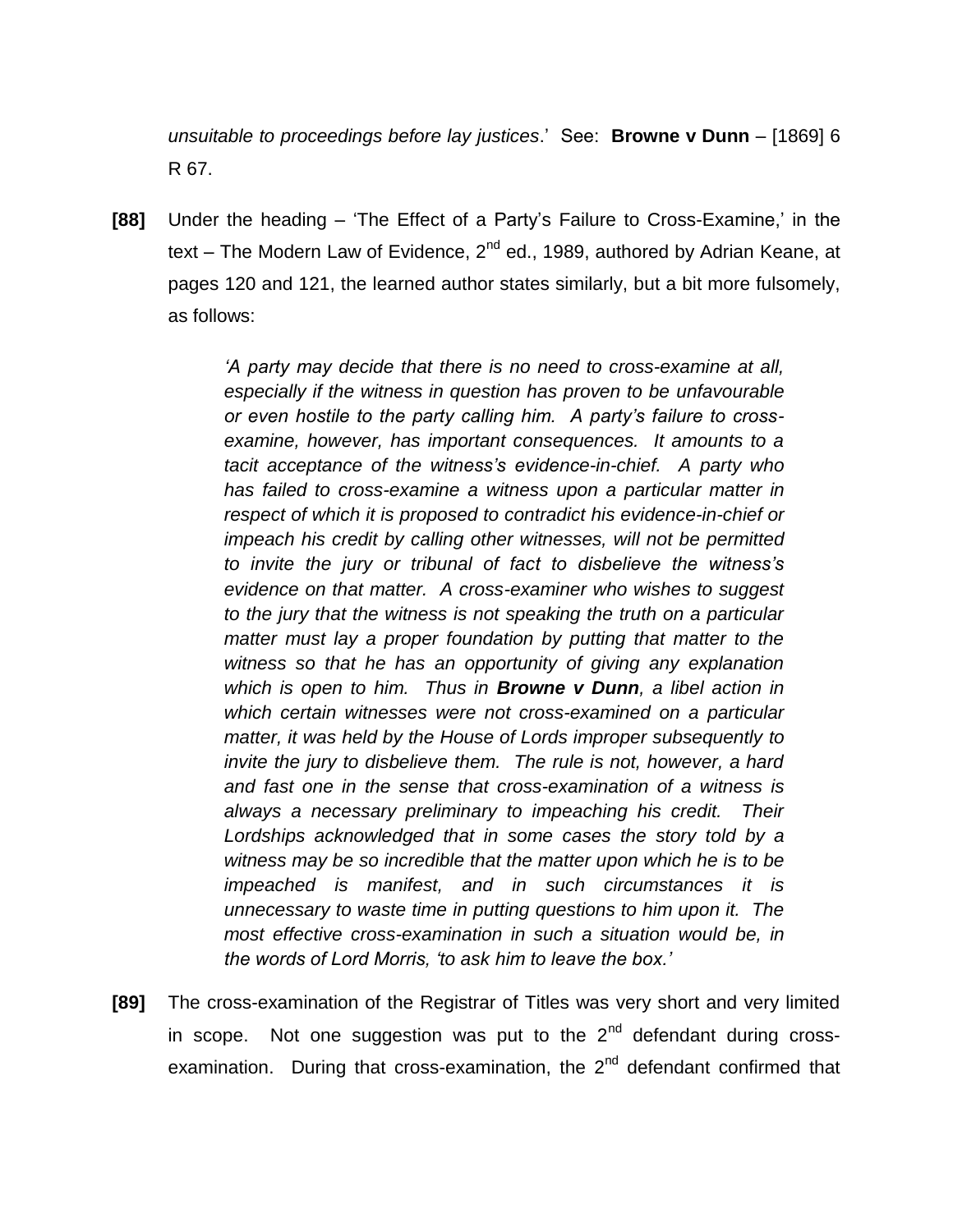she was speaking based upon the records at the Titles Office, in respect of the cancelled title and that she was not able to produce the documentary data on which her office is relying for the purposes of the assertion made by her during examination-in-chief, as set out at paragraph 4 of her witness statement. When asked the question – '*what was it that informed your assertion that it was a section 79 cancellation?',* the Registrar's answer was: '*I relied on the certificate of title, which has an entry that stated that the title was being cancelled pursuant to an application under section 79. That entry was signed by the then Registrar herself*.' I have accepted as truthful, that assertion of the Registrar, just as indeed, I have accepted the entirety of her evidence as being both truthful and accurate.

- **[90]** Ms. Williams was also asked whether it is the usual procedure that a title being cancelled under **section 79**, be surrendered and to that question and to my mind, truthfully, Ms. Williams responded that it is the usual procedure that the duplicate certificate of title would have to be surrendered to the Titles Office, if that title is being cancelled.
- **[91]** Of course, the claimant gave evidence, which this court has also accepted as being both accurate and truthful, that the duplicate certificate of title remained in the possession of the claimant, at the very least, up until the date when he gave evidence to this court, for the purposes of this claim, this even though, that title was cancelled and a new title, with a different volume and folio number issued for the property, in favour of the  $1<sup>st</sup>$  defendant, as the named proprietor of that property.
- **[92]** The absence of some of the pertinent documents concerning the property and the failure of the Titles Office – which is led by the Registrar of Titles, to require the claimant's title to be surrendered, prior to that office having issued a new title for the property, in the name of the  $1<sup>st</sup>$  defendant as proprietor, can hardly be viewed as more than suspicious circumstances. As already stated though,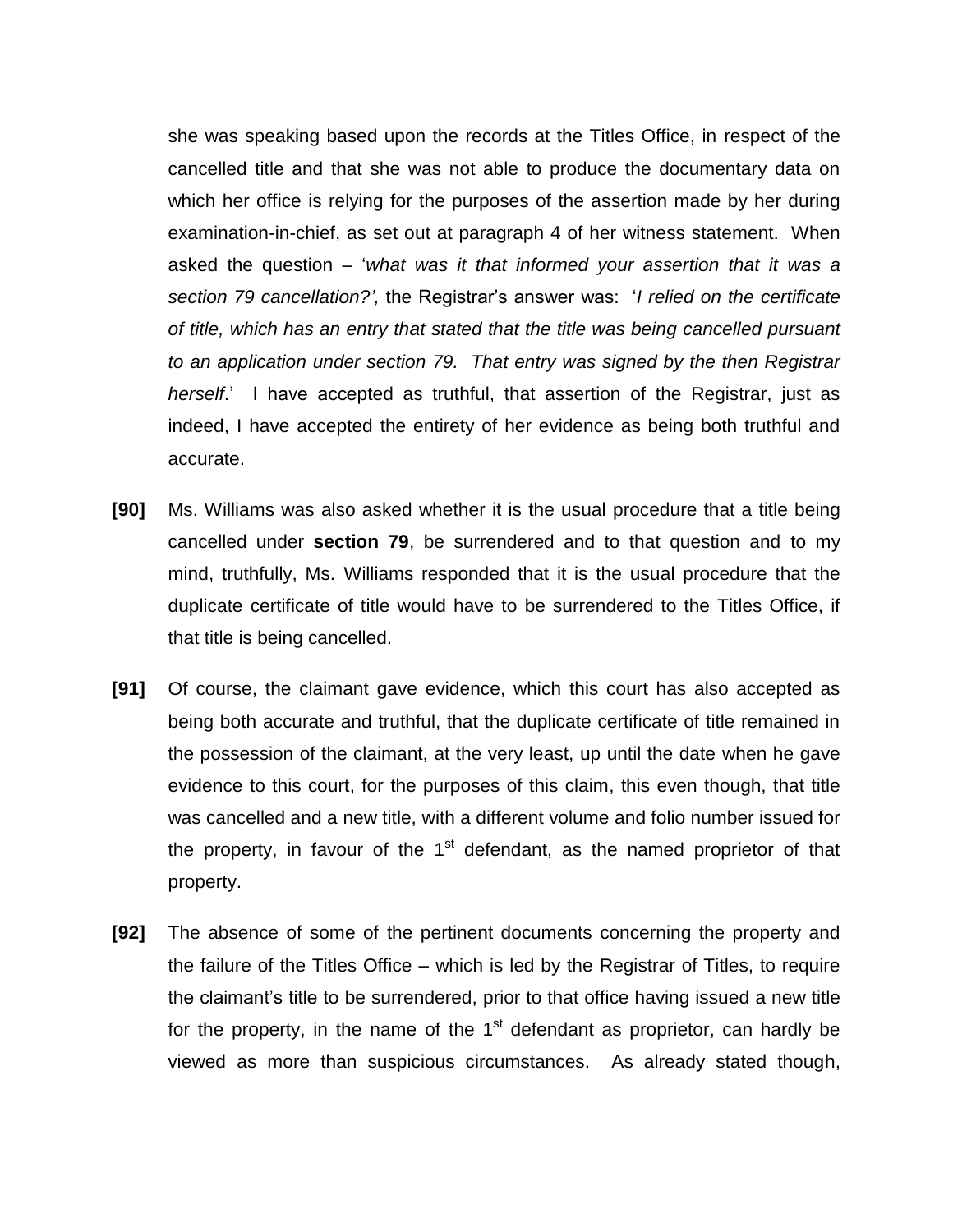suspicion of fraud, or worse yet, suspicion of the possibility of fraud, cannot at all, be equated with proof of fraud.

**[93]** The evidence-in-chief of the 2<sup>nd</sup> defendant, as per her witness statement, was, save and except for her introduction of herself, to the court and the setting out of her work experience and posts held at the Titles Office, from paragraphs 3 to 9, as follows:

> *'3 I have examined the records at the Office of Titles in relation to this claim and the records reveal that on the 14th August 1992, lands situated at Beverly Hills in the parish of Saint Andrew and registered at Volume 963 Folio 231 of the Register Book of Titles was transferred to Ervin McLeggan the claimant herein.'*

> *4 On the 28th May 1993 certificate of title registered at Volume 963 Folio 231 of the Register Book of Titles was cancelled pursuant to an application made under section 79 of the Registration of Titles*  Act and a new certificate of title was issued by the Registrar of *Titles registered at Volume 1260 Folio 574 of the Register Book of Titles.*

> *5 A search of our recording system at the Office of Titles in 1993 shows that someone purporting to be the registered proprietor, E. McLeggan collected the new certificate of title registered at Volume 1260 Folio 574 in may 1993.*

> *6 The practice at the Office of the Registrar of Titles is that instruments and completed titles are only collected by the person lodging the instrument. Based on the system that existed in 1993 persons collecting documents from the Office of the Registrar of Titles were only required to produce the original receipt which was issued by the Office upon lodgement. As such the registered proprietor or someone purporting to be the registered proprietor applied for a cancellation of the certificate of title registered at Volume 963 Folio 231 and presented the certificate of title for cancellation.*

> *7 Our records further reveal that on the 2nd July 1993 by Transfer No. 770820 the lands situated at Beverly Hills in the parish of Saint*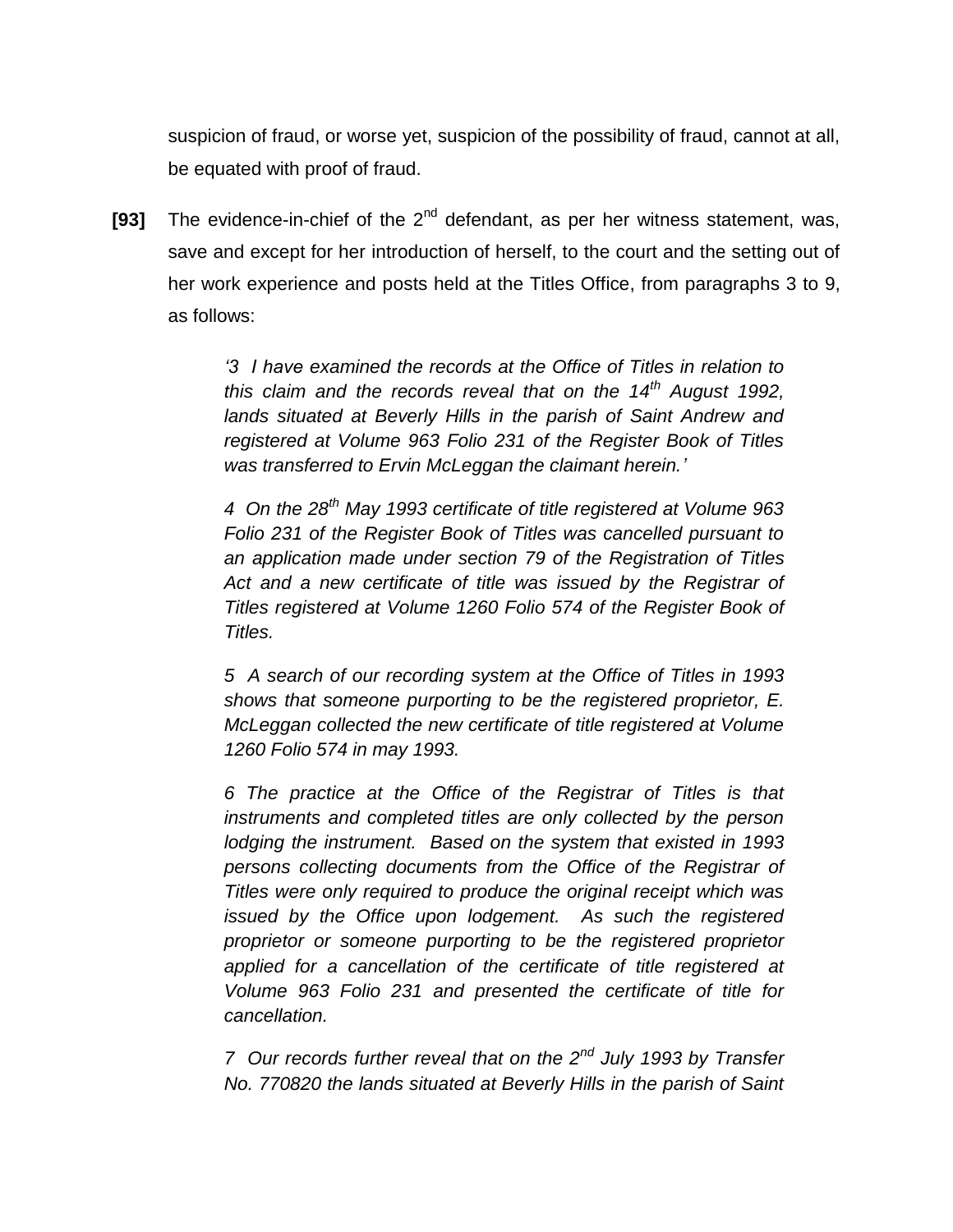*Andrew and now registered at Volume 1260 Folio 574 of the Register Book of Titles was transferred to Daphne Scarlett. A reading of the certificate of title and the endorsement of the transfer suggests that the property was transferred directly from Ervin McLeggan to Daphne Scarlett.*

*8 The practice at the Office of Titles is that only duly completed and witnessed Instruments of Transfer are accepted for processing. The duplicate certificate of title together with the Instrument of Transfer signed by both the buyer and seller are lodged at the Office of the Registrar of Titles and the appropriate fees paid. The document is then checked to ensure that the registration fees have been paid, the document has been cross stamped and the name, address and occupation of the seller is consistent with the information held at the Office of Titles. The Instrument of Transfer is also checked to ensure that the consideration is stated and that the transfer document has been duly witnessed in accordance with Section 152 of the Registration of Titles Act. Thereafter the document is signed by the Legal/Signing Officer and then dispatched for collection.*

*9 As such, once the signatures of the transferor and transferee are duly witnessed then the Registrar of Titles would have no reason for believing that the facts as stated in the Instrument are otherwise.'*

- **[94]** This court has not found that evidence to be inherently unreliable or unsound, or as worthy of any disbelief whatsoever. This court has accepted that evidence as being entirely truthful.
- [95] In the circumstances, the claimant's claim against the 2<sup>nd</sup> defendant has failed and judgment on that claim, is awarded in the  $2<sup>nd</sup>$  defendant's favour, with costs to be taxed, if not sooner agreed.

# **Factual issue no. (i) as pertains to the 1st defendant**

**[96]** Before beginning to address the issue of whether or not fraud, for the purposes of the **Registration of Titles Act**, has been proven as against the 1<sup>st</sup> defendant, it is important to state that it does not at all follow, either as a matter of law or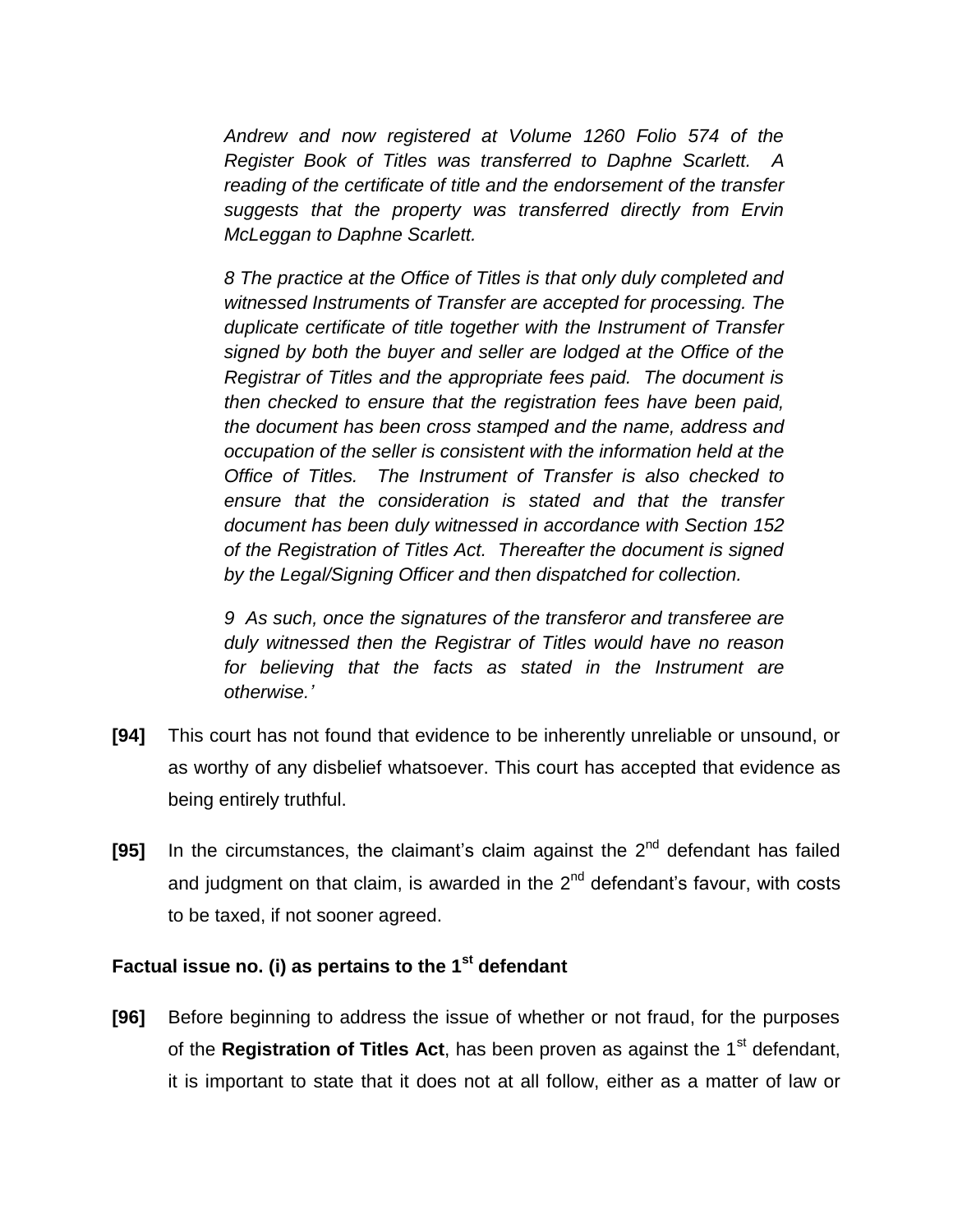fact, that because fraud on the part of the  $2<sup>nd</sup>$  defendant has not been proven, therefore, fraud on the part of the  $1<sup>st</sup>$  defendant, also, has not been, or cannot have been proven. The one does not follow from the other. Accordingly, it is open to this court to conclude that it has been proven that the  $1<sup>st</sup>$  defendant committed fraud in obtaining her proprietorship of the property, or in other words, in having obtained title for the property, in her name, even though the  $2^{nd}$ defendant has been concluded by this court, as not being liable in respect of this claim, as no fraud on the part of that defendant, has been proven.

- **[97]** The 1<sup>st</sup> defendant's evidence-in-chief, when summarized in its most important respects, for present purposes, was as follows: In or around 1993, she was interested in acquiring land in Beverley Hills, for the purpose of building a house. She made contact with a real estate agent – Mrs. Viola Miller, who she had done business with, once before then. Thereafter, she was called by Mrs. Miller who told her that she had found some land and who introduced her to a man by the name of Ervin McLeggan. He (the man purporting to be Ervin McLeggan) indicated that he was selling the property for  $$1,050,000.00$ . He, the  $1<sup>st</sup>$ defendant and Mrs. Miller then went to the office of Eugene Harris, attorney-atlaw and that was the attorney who was asked to and who in fact prepared the agreement for sale. That agreement for sale was signed by the  $1<sup>st</sup>$  defendant and the purported Mr. McLeggan in the presence of attorney Harris and Mrs. Miller. On June 3, 1993, the 1 $st$  defendant drew a cheque in favour of Ervin McLeggan, in the sum of \$190,000.00. Presumably, that was a deposit towards the purchase price, as the property was not purchased by the  $1<sup>st</sup>$  defendant upon a mortgage.
- **[98]** The 1<sup>st</sup> defendant made payments to her attorney-at-law Mr. Harris, until the remainder of the purchase price was paid in full. She produced to this court and there was accepted as evidence, three (3) cheques, inclusive of the presumed deposit cheque and two (2) of those cheques were, as is consistent with the 1<sup>st</sup> defendant's evidence, made out in the name: 'Eugene Harris' and those two (2)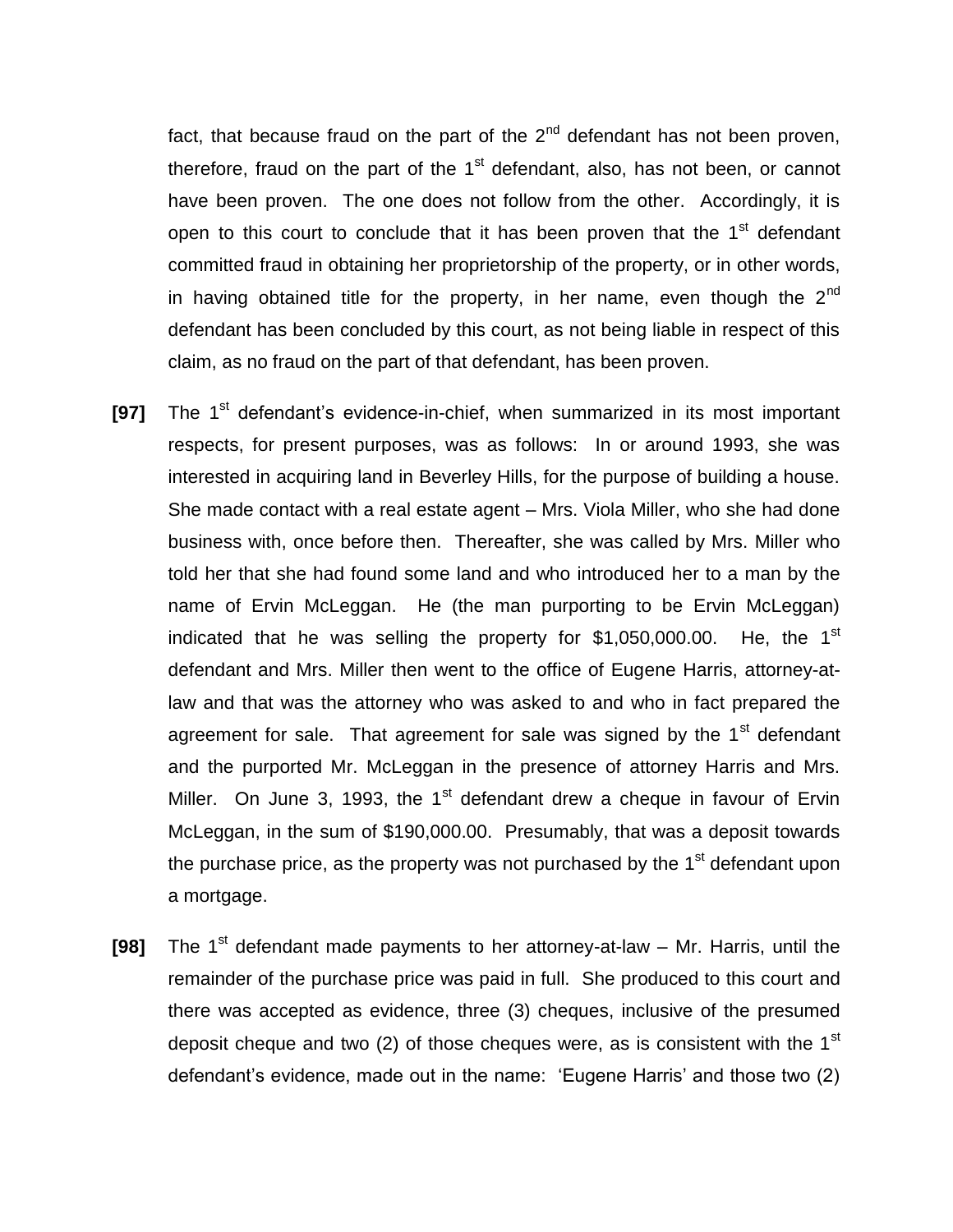cheques, when aggregated, amount to the sum: \$424,000.00, whereas, the first in time cheque, was made out in the name: 'Ervin McLeggan,' in the sum: \$190,000.00. Thus, the aggregated sum of those three (3) cheques produced to this court, at trial, is: \$614,000.00 (\$424,000.00 and \$190,000.00). No cheque pertaining to the remainder of the purchase price was produced to this court, at trial and no evidence was given, nor was any question posed to the  $1<sup>st</sup>$  defendant at trial, as to why same was/were not then produced.

- **[99]** Mrs. Miller did not testify at trial, although a witness statement of hers, was filed. That witness statement of hers though, was admitted as hearsay evidence at trial, as it was proven, by the evidence of her widower, that at the time of trial, she was deceased. The evidence as set out in Mrs. Miller's witness statement was therefore untested by means of cross-examination, but of course, this court has paid due regard to it and given it such weight as this court believes it can properly bear. Her evidence, to some extent corroborates the evidence of the 1<sup>st</sup> defendant, as to how it was that she (the  $1<sup>st</sup>$  defendant) came to know of the person who purported to be Mr. McLeggan and some of what transpired thereafter, leading to the sale and transfer of the property. Suffice it to state in that regard though, that for the purposes of resolving the most important factual issues pertaining to this claim, this court has chosen to rely far more heavily on its consideration of the evidence of the  $1<sup>st</sup>$  defendant and the claimant, than on Mrs. Miller's evidence.
- **[100]** Mr. Eugene Harris also did not give any testimony that was, or could properly have been utilized for the purposes of the trial of this claim. An application was filed at court, for him to give evidence prior to the trial of this claim and for him not to attend upon the Supreme Court, for the trial of this claim, as illness would have prevented him from giving evidence in court, during the trial of this claim.
- **[101]** This court had allowed for attorney Harris to give affidavit evidence pertaining to this matter and for him not to attend a trial to give evidence and also, for his evidence to be taken, prior to the commencement of the trial. **Part 33 of the**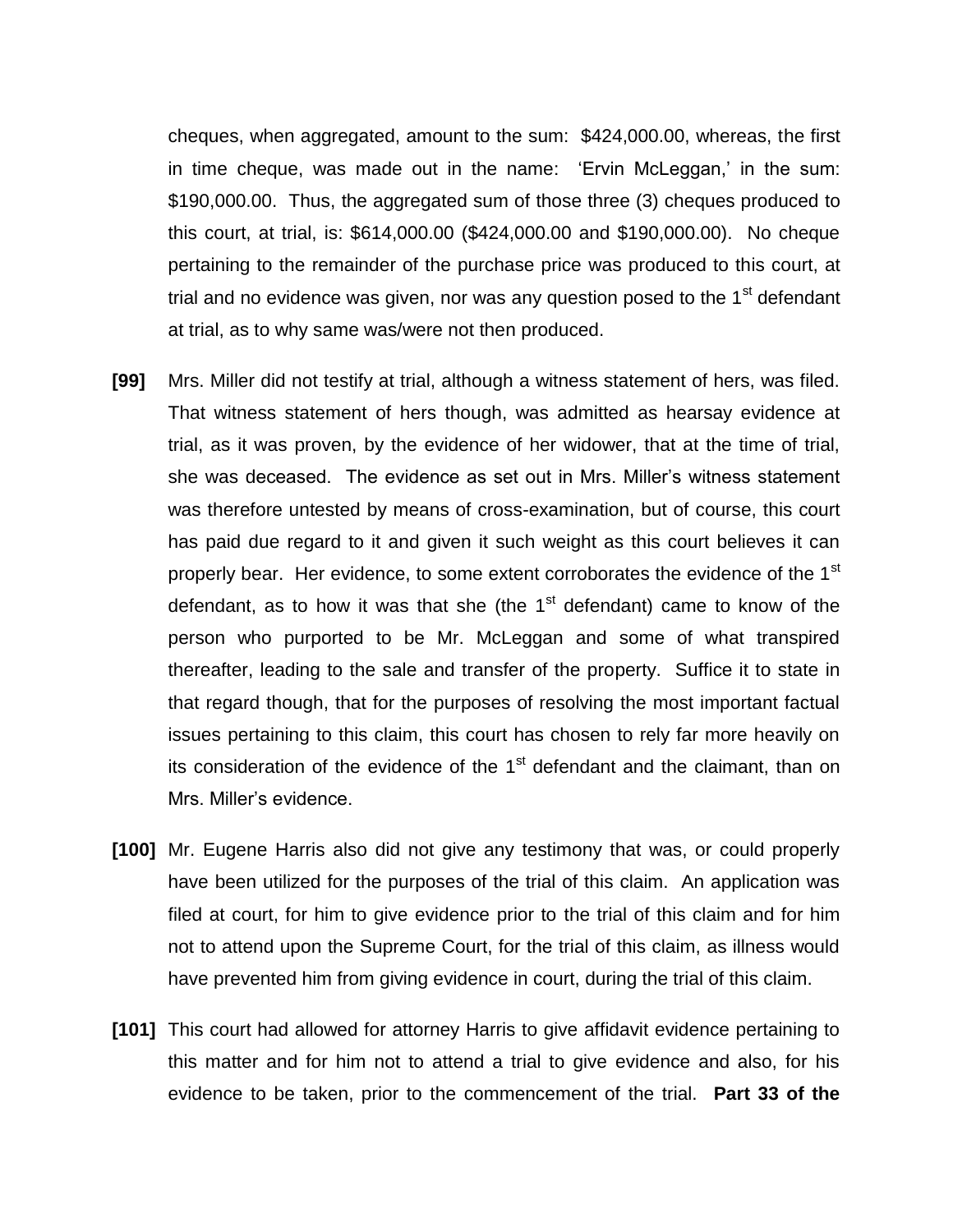**Civil Procedure Rules (CPR)** permitted that to have been done and this court ordered that the Court's Registrar was to have facilitated the carrying out of same. It does not appear though, that same was ever done and certainly, at trial, no reference was ever made by either party's counsel, to any evidence given by attorney Eugene Harris, for the purposes of the trial of this claim. Accordingly, this court has given no consideration to Mr. Harris' affidavit evidence, for the purposes of the trial of this claim, since it is not my understanding that the claimant was ever given any, or at least, any proper opportunity, to challenge any assertion made by Mr. Harris, in that affidavit evidence of his.

- **[102]** I have noted with interest though, that the initial defence to this claim, was filed by Eugene Harris and Company, Attorneys-at-law, on behalf of the 1<sup>st</sup> defendant and that the law firm represented the  $1<sup>st</sup>$  defendant in respect of this claim, until July 29, 2010, when a Notice of Change of attorney was filed, informing all parties concerned and this court, that as of that date, the  $1<sup>st</sup>$  defendant's attorney would be: Ms. Gillian Burgess. If therefore, that attorney had in any way, been complicit in any fraud regarding the property, then, far from hiding from that assertion, he certainly was, at least up until July 29, 2010, at the front and centre of defending the 1<sup>st</sup> defendant against the allegations of fraud on her part, which were, it should be recalled, made for the first time in this claim, in the claimant's amended particulars of claim, which was filed on October 16, 2009.
- **[103]** It is also worthy of note that both the agreement for sale and certificate of title refer to the purchase price for the property, as having been: \$800,000.00. That was not at all, made known to the trial court, via the oral evidence of the 1<sup>st</sup> defendant, albeit that it must at the same time, be noted and accepted that there were admitted, at trial, into evidence, by consent of the parties, the agreement for sale (copy) and the certificate of title (copy) and the instrument of transfer bearing No. 770820 (copy). Each of those three documents reflect that the purchase price for the property, was \$800,000.00.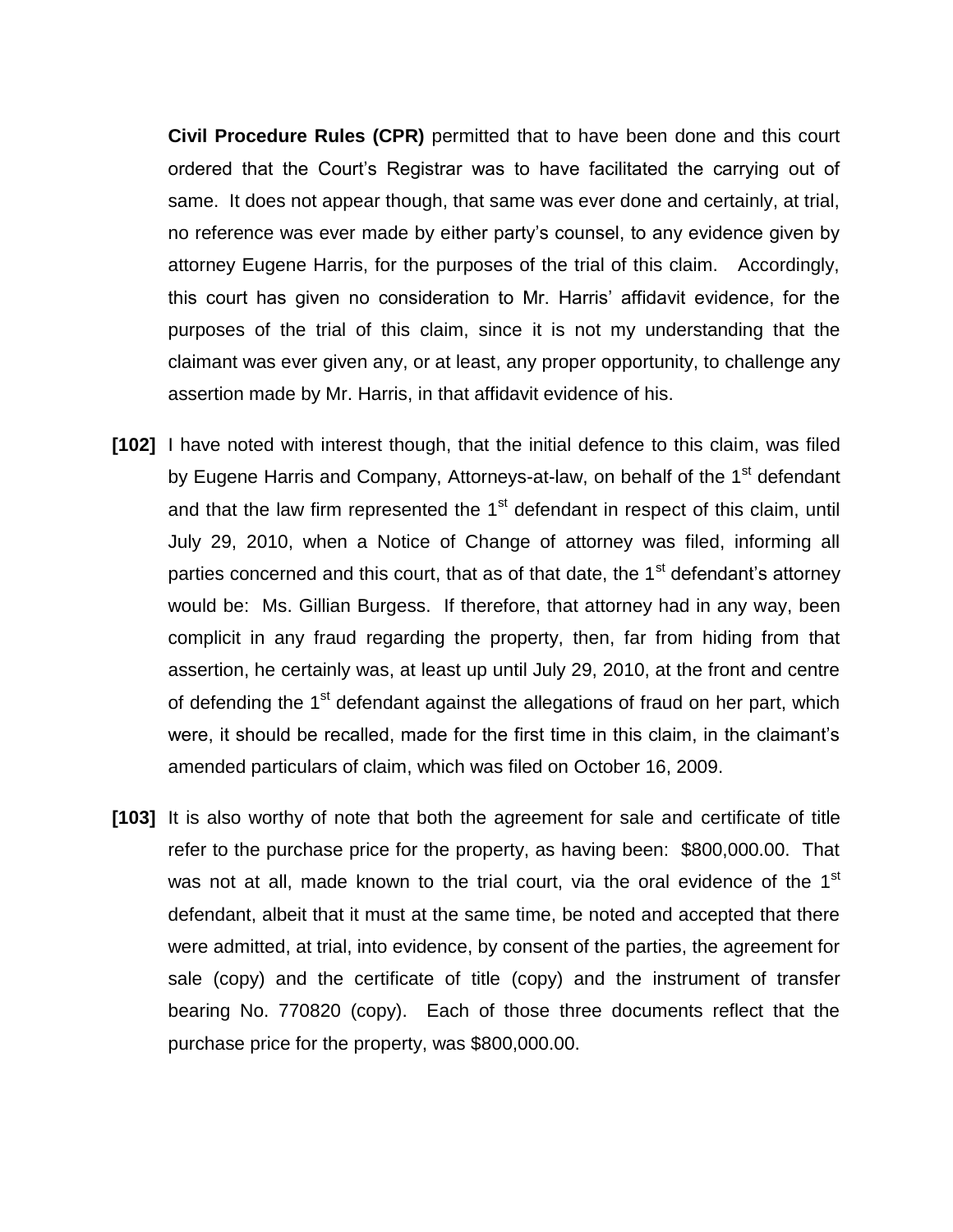- **[104]** During her evidence-in-chief, as per her witness statement, the 1<sup>st</sup> defendant also testified that Mr. McLeggan had produced the 'purported' (my word) duplicate certificate of title and handed same to attorney Harris, who examined same in her presence. When the transaction was completed, she was duly registered as the owner of the property, which is now registered at Volume 1260, Folio 74 of the Register Book of Titles. That was as of July 2, 1993.
- **[105]** She engaged an architect to design a house on the property and sought approval from the Kingston and St. Andrew Corporation for the architectural drawings. When she did the quantity survey on the architectural drawings, according to her, the cost of building the house seemed too expensive, so she listed the property with real estate agents. There was a sale sign on the property, on and off, for about two (2) to three (3) years.
- **[106]** The most critical part of her evidence, for the purposes of this claim, is as has been set out at paragraph 10 of her witness statement which was filed on October 22, 2009 and which is part and parcel of her evidence-in-chief. It is worthwhile quoting that paragraph in full. It reads as follows:

*'During the transaction I always believed that I that I was dealing with Mr. Ervin McLeggan the owner of the land because he identified himself accordingly. In addition he produced the Duplicate certificate of title relating to the land and he was able to negotiate the cheque which was drawn in favour of Ervin McLeggan. The duplicate certificate of title Mr. Ervin McLeggan produced was submitted to the office of Titles and in turn they issued a duplicate certificate of title to me. I did not know Mr. Ervin McLeggan before but based on the foregoing I was confident I was dealing with the rightful owner of the land.'*

**[107]** The claimant's evidence was, save and except in one minor respect, not disputed by the  $1<sup>st</sup>$  defendant's counsel and thus, by the  $1<sup>st</sup>$  defendant, at trial. It was suggested to the claimant that he was not bushing the property, as he testified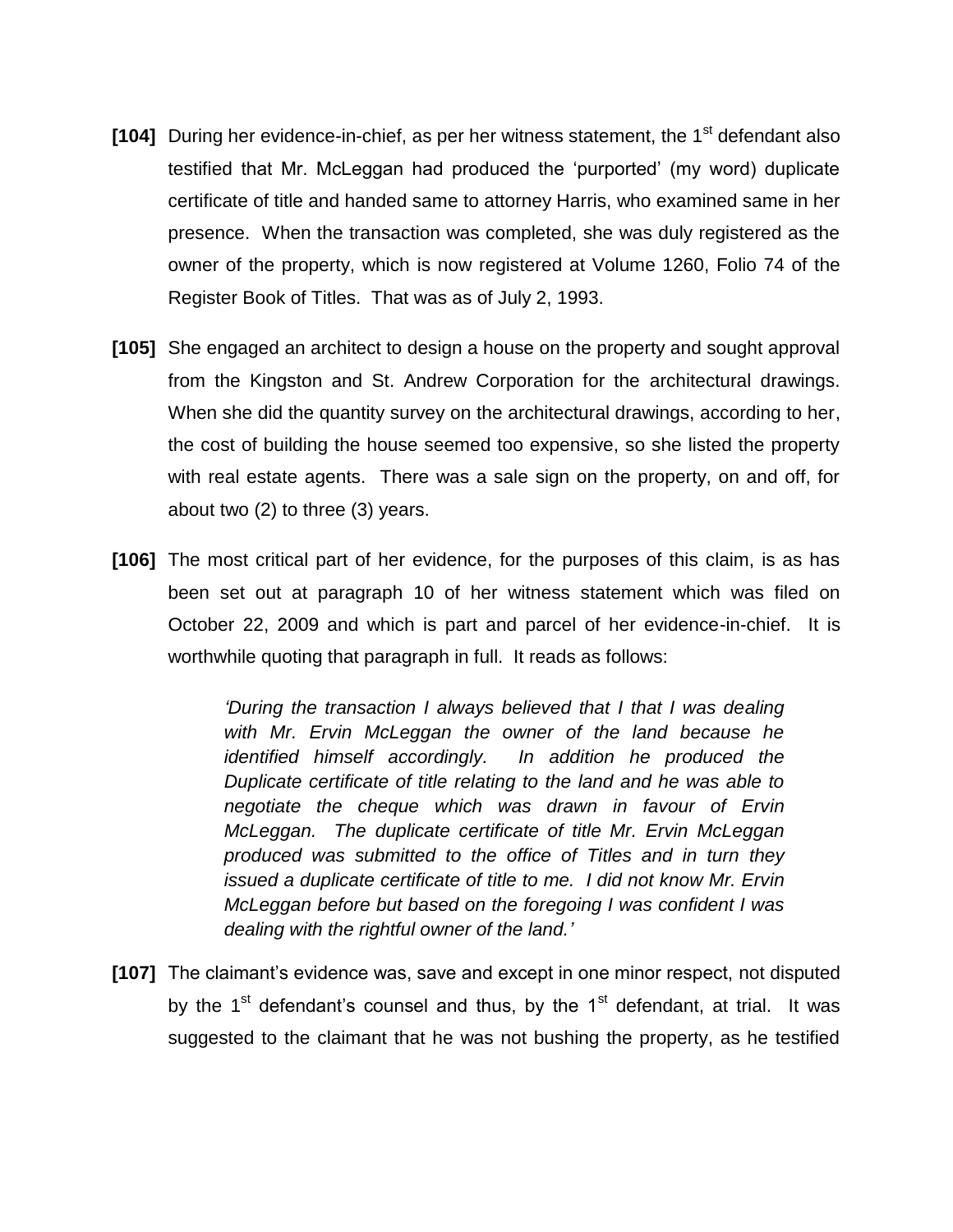that he was. The claimant denied that suggestion. This court accepts the claimant's evidence in its entirety.

- **[108]** That though, does not mean that the claimant is necessarily, as a consequence of that, to be considered as having proven his claim. His evidence as regards the fraud which is, in any respect, pertinent to this claim, was as regards his signature to various documentation pertaining to the transfer of the property to the  $1<sup>st</sup>$  defendant, having been forged. He was not though, able to provide any useful evidence to this court, as to the identity of the person who forged same, or as to there being any direct link between that person and the  $1<sup>st</sup>$  defendant, specifically as regards those forgeries.
- **[109]** The only direct link shown between the forger and the 1<sup>st</sup> defendant, is that the forger received payment from the  $1<sup>st</sup>$  defendant, for the property and that when the property was being transferred, the forger signed the pertinent documents in the  $1<sup>st</sup>$  defendant's presence and in the presence of the  $1<sup>st</sup>$  defendant's attorney at that time and also, purportedly handed over the duplicate certificate of title, to the  $1<sup>st</sup>$  defendant's attorney at that time. I state 'purportedly' in that latter respect, because, while I accept the 1<sup>st</sup> defendant's evidence that same was done, I take the view that it could not have been a valid duplicate certificate of title that was then handed over, because I have also accepted the claimant's evidence that he still retained the duplicate certificate of title for the property, at least up until trial. Indeed, the claimant's evidence in that specific respect was never challenged by any of the opposing parties' counsel.
- **[110]** The fact that the forger and the 1<sup>st</sup> defendant interacted during the time period leading up to the transfer of the property to the claimant, by the forger, who had, for that purpose, purported to be Ervin McLeggan, is not at all surprising, since forgery is all about making something, in particular, a document, appear to be what it is, in fact, not, or in other words, making a document appear to be genuine, when it is not. In addition, when one forges a document, one is typically purporting to be someone, that one is in fact, not.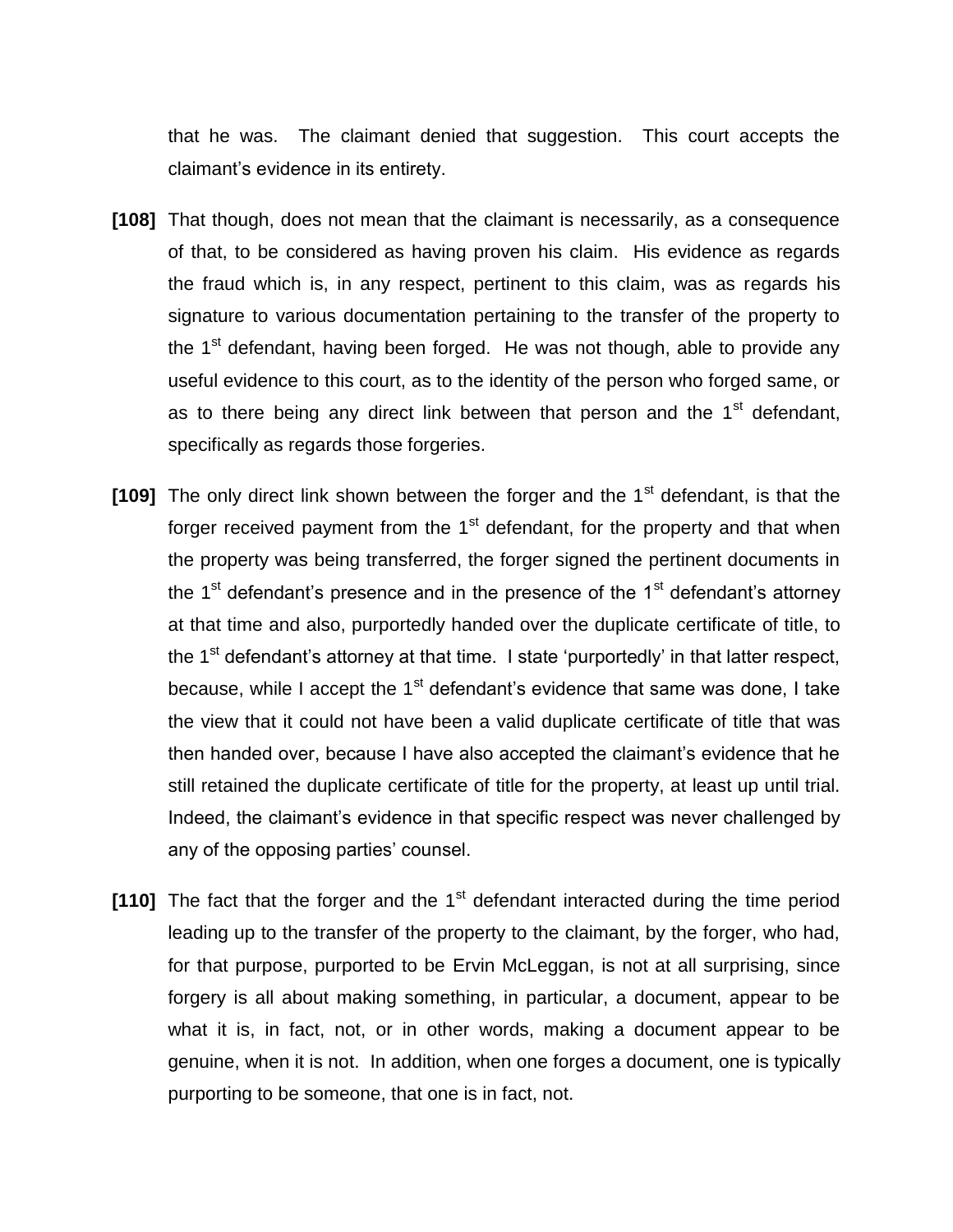- [111] It is therefore quite plausible and even likely, that the forger and the 1<sup>st</sup> defendant and her then attorney could have interacted with one another, without the 1<sup>st</sup> defendant or her attorney, ever having been privy to the forgery, or ever having been an active participant in the sense of having acted dishonestly, in having, by means of the forged documents obtained proprietorship of the property. It is actual fraud in terms of dishonesty on the part of the  $1<sup>st</sup>$  defendant in that regard, which must be proven by the claimant, if this claim is to succeed.
- **[112]** It follows therefore, that the attorneys for the claimant had a heavy legal burden to bear, if they were to enable the claimant to prove this claim, bearing in mind that essentially, since the claimant's evidence and the evidence of his supporting witnesses, along with the expert report, were wholly insufficient to prove dishonesty on the part of the  $1<sup>st</sup>$  defendant, then the only way in which such could have been proven, especially bearing in mind the very limited scope of the claimant's counsel's cross-examination of the  $2<sup>nd</sup>$  defendant, would be, if during cross-examination of the  $1<sup>st</sup>$  defendant by the claimant's counsel, it were to be revealed, at least fairly clearly, certainly on a fairly high degree of probability in the claimant's favour as regards the allegation of fraud, that such allegation is correct and true.
- **[113]** As such, I will now address in these reasons, in some depth, the evidence given in cross-examination, by the  $1<sup>st</sup>$  defendant, particularly while she was being cross-examined by the claimant's counsel. That evidence is referred to, below.
- **[114]** Interestingly, during cross-examination, the 1<sup>st</sup> defendant stated that her age was sixty-nine (69) years and that in 1993, she was then fifty-one (51) years old. What that means therefore, is that when she testified, the  $1<sup>st</sup>$  defendant was, in large measure, being called upon to precisely recall events which had occurred up to as long before then, as eighteen (18) years. In the circumstances, that fact, coupled with her age when she testified, would not at all cause this court to have been surprised if she could not, when she testified, correctly recall, or recall at all, certain things. The same would be true as regards that which she certified in her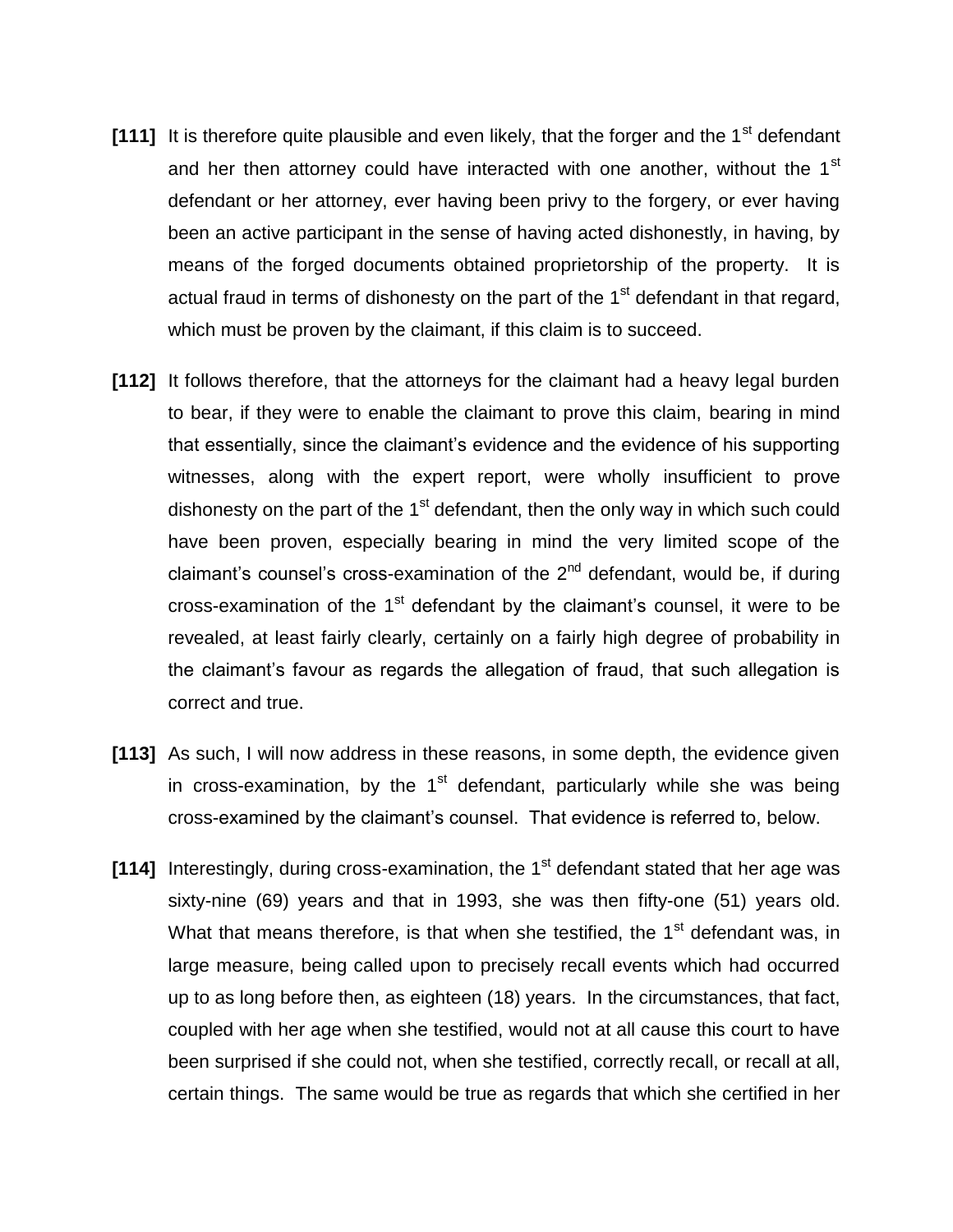witness statement as being true, bearing in mind that the same was so certified on October 22, 2009 – sixteen (16) years after 1993. It is at all times to be recalled, that the forgeries pertinent to this claim, took place in 1993.

- **[115]** The 1<sup>st</sup> defendant testified that when she entered into 'this transaction' (no doubt referring to the transaction to purchase the property), she owned four (4) properties and that Mr. Eugene Harris was her attorney in one or more of those transactions (that being my interpretation of the understanding to be gleaned from the  $1<sup>st</sup>$  defendant's answer to a particular question that was posed to her by the claimant's counsel in that regard).
- **[116]** She further testified that before she purchased the property, she had been in the area - Beverley Hills, looking around at empty land and that it was when she was shown the property by Mrs. Miller, that she decided to purchase same. That was, she testified, about a month or so, 'before the agreement.' She also gave evidence that the negotiations to purchase the property took place 'within a week', or 'roughly a week,' before she decided to purchase the property. According to her, she made several trips to look at the property with 'friends' and 'we discussed the sale as a cash purchase. It would be a short sale, I believe, thirty (30) days.' When asked, who are the 'we' that you are referring to, her answer was: 'Myself and a friend, Mrs. Miller and Mr. McLeggan.'
- **[117]** When she was asked the following questions, she answered as follows:
	- *Q. 'Mr. McLeggan – How long did you engage with him before you entered into the transaction for the land purchase?*
	- *A Just that one time when we visited the land.*
	- *Q. Did you see Mr. McLeggan after that one time when you visited the land?*
	- *A. Yes, when we signed the documents for the land.*
	- *Q. At that time, on signing the document, did you and Mr. McLeggan sign at the same time?*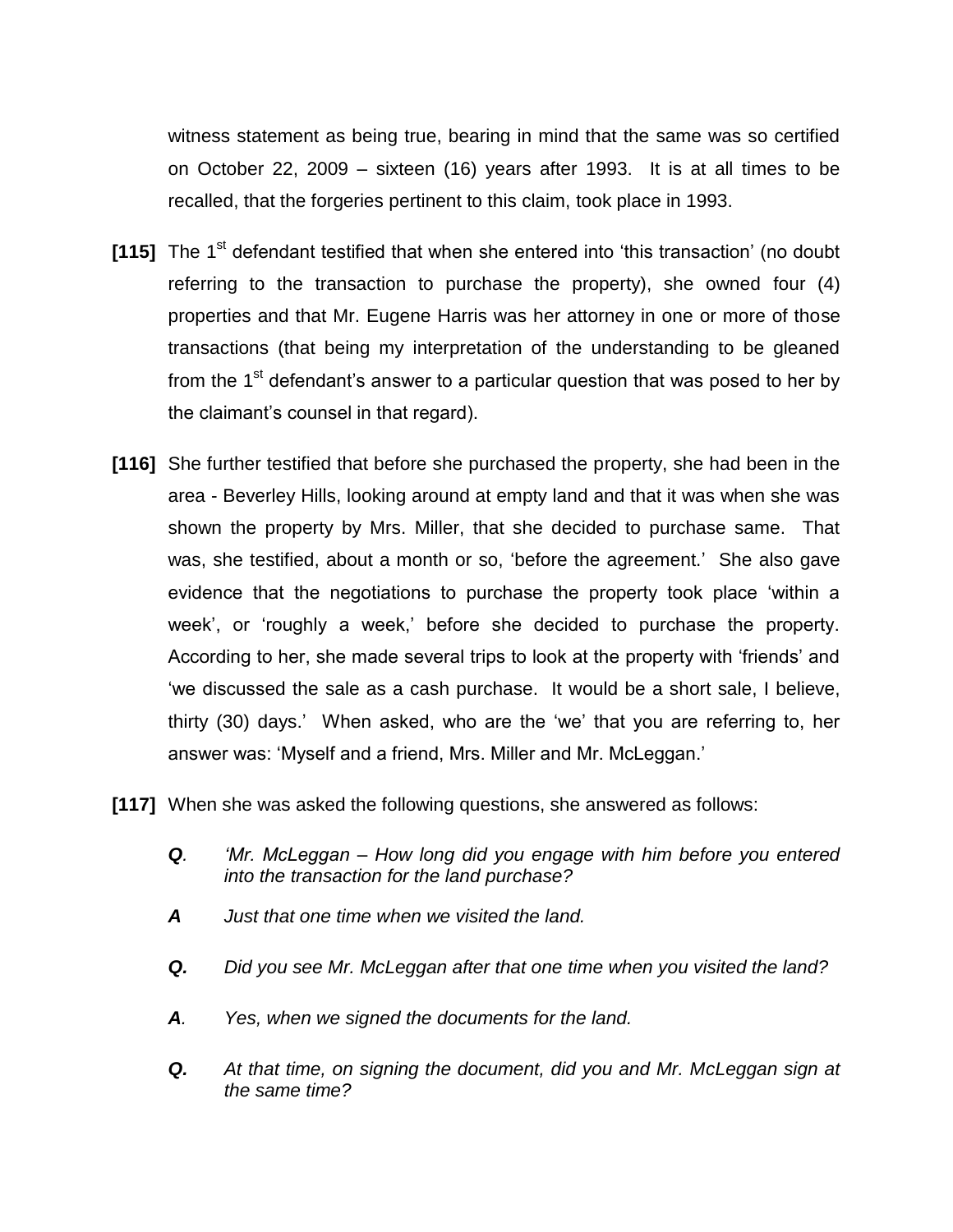- *A. Yes.*
- *Q. Where did that signing take place?*
- *A. At Mr. Harris' office on Duke Street.*
- *Q. You recall signing the agreement and seeing Mr. McLeggan sign the document?*
- *A. Yes.*
- *Q. You recall seeing Mr. Harris witness your signature on that document?'*
- *A. Yes.*
- *Q. Do you recall seeing Mr. Harris witness Mr. McLeggan signature?*
- *A. Yes.*
- *Q. Did Mr. Harris witness your signature and Mr. McLeggan's signature at the same time?*
- *A. Yes.*
- *Q. The gentleman who purported to be Mr. McLeggan, was he the claimant here? Counsel points to claimant, in court.*
- *A. No, it wasn't this gentleman.'*
- **[118]** It was therefore at that stage, that it became clear to me as trial Judge, that all throughout her evidence, the person who she was referring to, as Mr. McLeggan, was not in fact the person who once was the registered proprietor of the property and thus, also, was/is not the claimant.
- **[119]** The question now remaining to be answered by this court therefore, is: Was the 1<sup>st</sup> defendant privy to this fraud, prior to her having been registered as the proprietor of the property?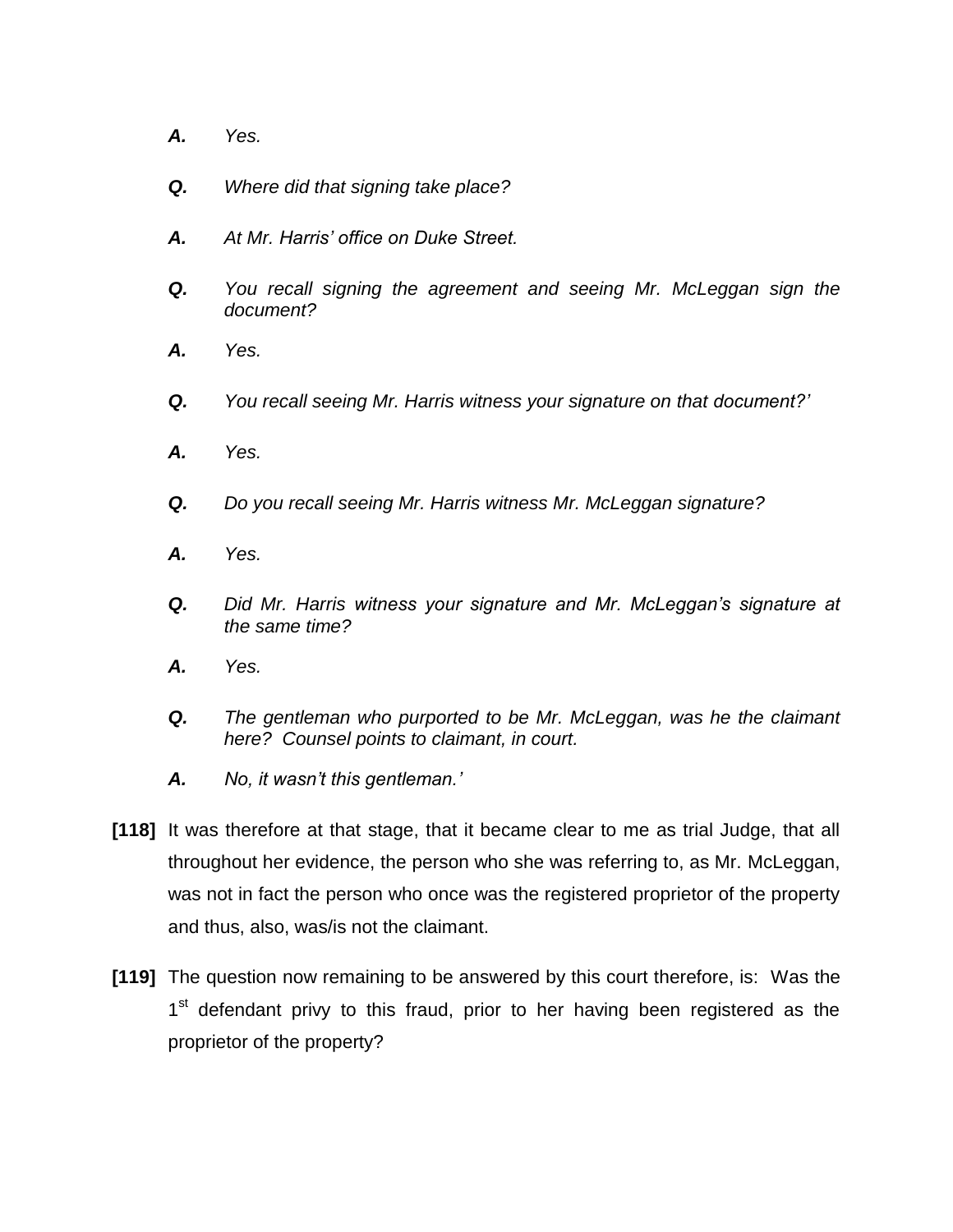- **[120]** Having carefully considered this matter, I am not of the view that she was and moreover, I am convinced that it certainly has not been proven that she was.
- **[121]** The 1<sup>st</sup> defendant was asked the question: *'How soon after you paid the deposit, were you told that the title was ready?'* Her answer was: *'It went well over the thirty (30) days. I know that it wasn't within the thirty (30) days.'*
- **[122]** She was asked *'In what circumstances did you make two (2) payments, two (2) separate cheques, towards the purchase price, on the same day?'* Her answer was: *'I don't know why it was done.'* The 1<sup>st</sup> defendant was then, with the court's permission, shown the three (3) cheques which had previously been entered into evidence and she was asked again whether she recalled why she made those two (2) payments, for \$224,000.00 and \$190,000.00. Once again her answer remained: *'I don't know.'*
- **[123]** When she was asked, which of the cheques represented, the deposit, the first payment, the 1<sup>st</sup> defendant's answer was: *'I don't know.'*
- **[124]** When asked whether she remembered the basis on which she decided that she would pay the \$190,000.00, her answer was, *'I'm not sure.'* She agreed with the suggestion that \$190,000.00 is well in excess of 15% of the purchase price for the property.
- **[125]** The evidence discloses that of the three (3) cheques that were produced into evidence at trial, two (2) of them were dated – June 3, 1993 (without the dots, but spatially, clearly separated). One of those two (2) cheques was made out in favour of, 'Ervin McLeggan,' in the sum of \$190,000.00 and the other, in favour of, 'Eugene Harris,' in the sum of \$224,000.00. It will be recalled that the aggregate sum thus paid by cheque on June 3, 1993, was \$414,000.00 and that the purchase price for the property was in fact, \$800,000.00 and not \$1,050,000.00 as the 1<sup>st</sup> defendant had told the court, during her examination-inchief, as per paragraph 3 of her witness statement. The third cheque was dated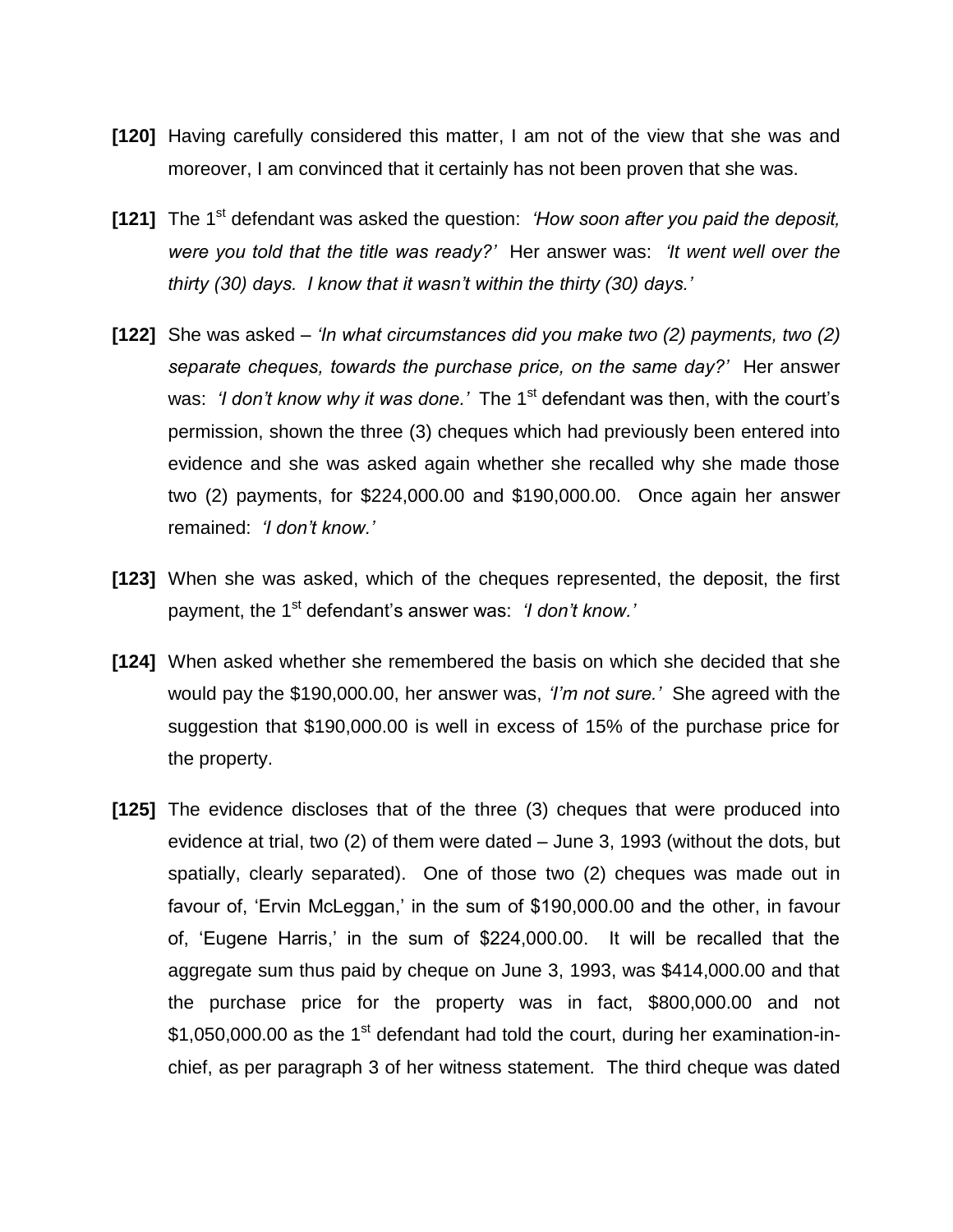June 14, 1993 (also, without the dots, but spatially separated) and is in the sum of \$200,000.00. The evidence of the bank stamps on those documents satisfies this court, that each of those cheques though, were negotiated on separate dates.

- **[126]** When asked why she would have paid half the purchase price on the same day, the 1<sup>st</sup> defendant's answer was that: '*It could be that it was because I was leaving the island, because I was travelling a lot at that time.'*
- **[127]** When she was asked why she made a cheque directly payable to Ervin McLeggan, her answer was that she can't remember why it was done like that. Also, when she was asked why she had made a payment to Mr. Harris of \$200,000.00 in the space of ten (10) days later, in a sixty (60) day sale which required her to pay 15% down and pay the remainder at the end of (60) days, her answer was as follows: *'It could possibly have been that I was going away again, on business.'*
- **[128]** When asked if she keeps her records very well, her answer was: 'I don't think so.' Immediately prior to that she was asked the same question and stated: *'I just bumped into the cheques by clearing out some stuff – a draw.'* She also testified that the cancelled cheques would come back to her and she would hand over those cheques to her accountant, without looking at them.
- **[129]** In continuing her testimony, she testified that she wasn't sure who had paid the transfer tax, stamp duty, or registration fee for the property and that it could have been Mrs. Miller or Mr. Harris, but yet, when she was asked:

#### *Q. 'Whose money paid this?' Her answer was: 'My money.'*

This court understood her therefore as having told the court that it was her money that was used to pay transfer tax, stamp duty and registration fee, although she was not sure as to who actually physically made payment. That is how this court interpreted that particular evidence of hers.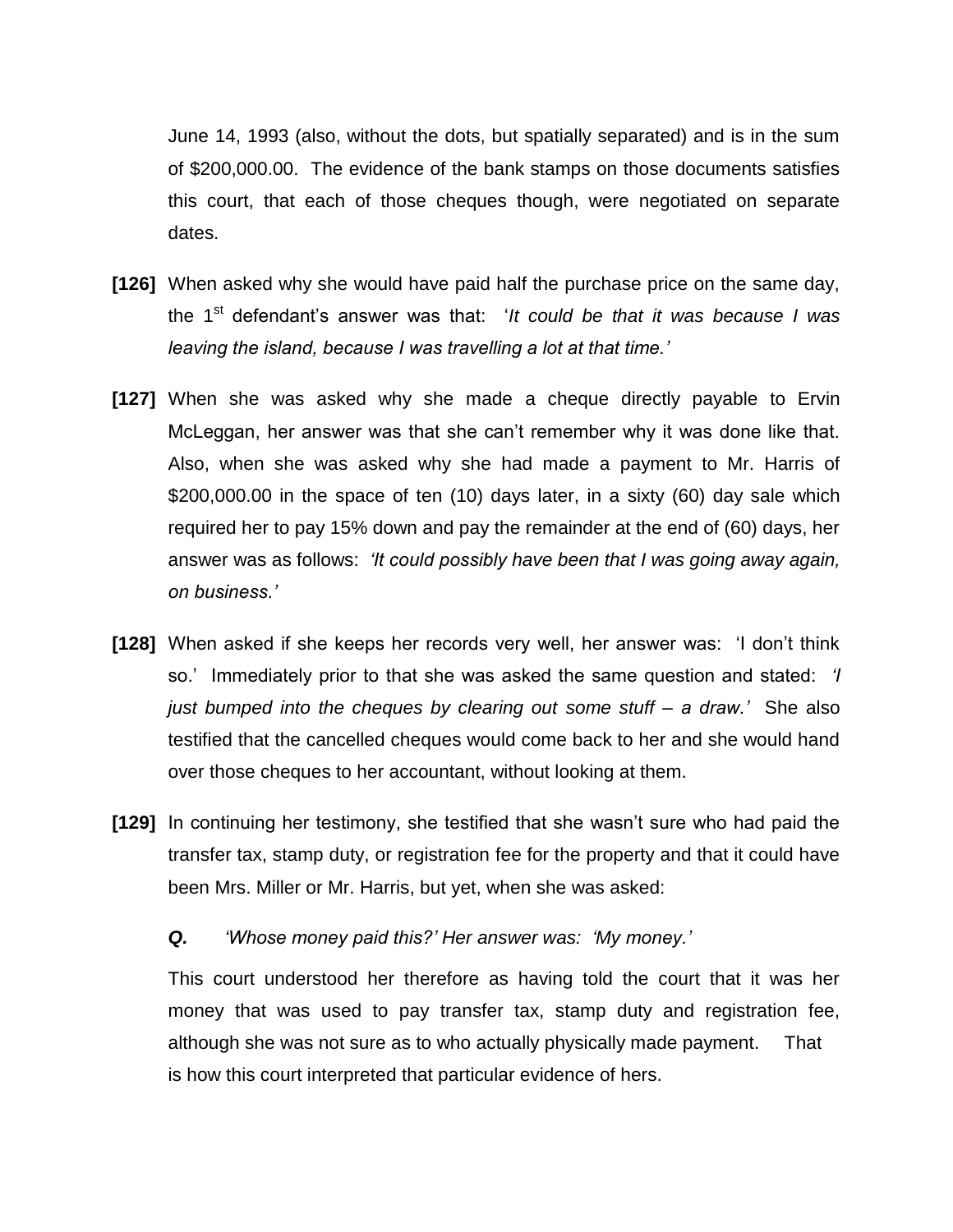- **[130]** She denied the suggestion that she paid everything in terms of the costs and over and above what she should have paid, because at the time of the transaction, she knew that there was no real vendor to whom any expense would be attributed.
- **[131]** She testified that she paid all of the lawyer's fees pertaining to the sale of the property and that the person referred to as 'Mr. McLeggan' who I have preferred to refer to as, 'the forger,' did not have any lawyer at the time of the transaction. According to the  $1<sup>st</sup>$  defendant, the bill that she got from Mr. Harris, had her paying everything in relation to the sale.
- **[132]** She was asked the following question and gave the following answer:
	- *Q. 'Why would you have paid transfer tax and everything else, in light of the clause – special condition and stamp commissioner's endorsement as to transfer tax payable?'*
	- *A. 'I don't know. I had a lawyer.'*
- **[133]** I am of the carefully considered view that the 1<sup>st</sup> defendant relied heavily on the advice and/or guidance of the attorney who assisted her in transacting the purchase of the property. Perhaps in some respects, she was misguided and/or naive with respect to same, but those things, even considered collectively, are not proof of fraud.
- **[134]** What is certain, is that there are some questions regarding the particular transaction which are relevant for present purposes, which could best have been answered by attorney Eugene Harris. Those questions though, have not been answered by Mr. Harris, as he gave no testimony.
- **[135]** She did insist at trial, that she had paid taxes for the property, between 1993 and 2002 and that it was her accountant who had paid same on her behalf. This court's view is that she was patently mistaken in that regard, but not that she was deliberately seeking to mislead this court, by having insisted upon that assertion.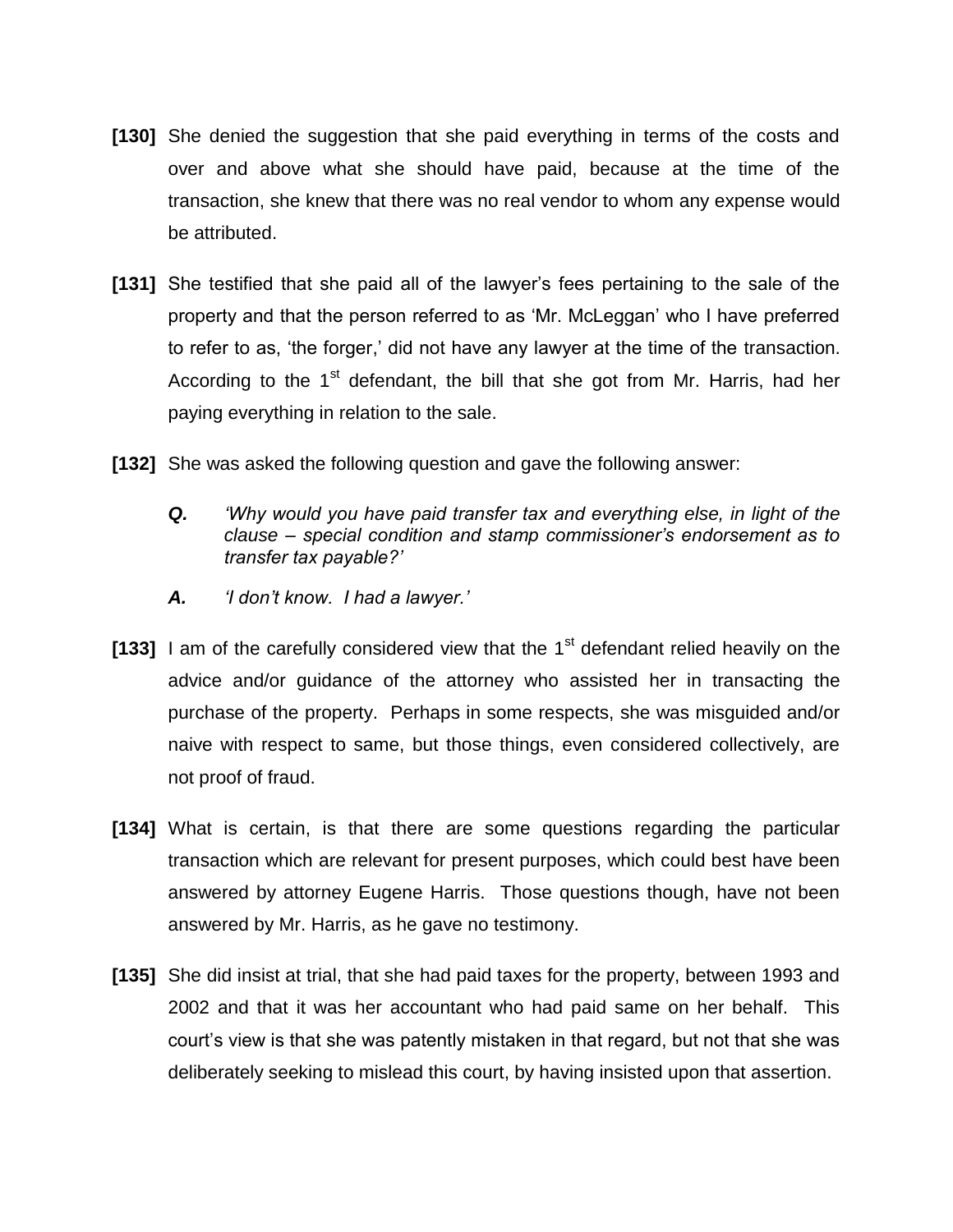- [136] The 1<sup>st</sup> defendant denied the suggestion that she did not go through with the building on the property, because she needed to make sure that she was in the clear. Instead, she asserted that the water problem on the land and the engineer's report made it clear that it was going to be too costly to build.
- [137] This court has, in these reasons, referred in a fulsome way, to the 1<sup>st</sup> defendant's evidence under cross-examination, by the claimant's counsel, but has not referred to the entirety of same. Suffice it to state for present purposes, that even if that evidence created some doubt as to truthfulness and/or accuracy of the 1<sup>st</sup> defendant's defence and even though it undoubtedly assisted in confirming the claimant's contention that he never negotiated with the  $1<sup>st</sup>$ defendant as regards the then proposed purchase of the property, it did not cause me to conclude that the 1<sup>st</sup> defendant had dishonestly procured title to the property, or even that she was in any way, shape or form, privy to the fraud which led to the registration of the title to the property in her name.
- **[138]** This court has considered all of the evidence, in having come to that conclusion. Furthermore, this court believes that at all times, the  $1<sup>st</sup>$  defendant believed that she was transacting as regards the property, with the claimant, who was the genuine proprietor of the property, at that time. She did not, to my mind, even so much as suspect that she was or may have been transacting as regards the property, with a person who was then purporting to be the claimant and who was, as set out in these reasons, 'the forger.' Accordingly, judgment on this claim will also be entered in favour of the  $1<sup>st</sup>$  defendant, with costs to be taxed, if not sooner agreed.